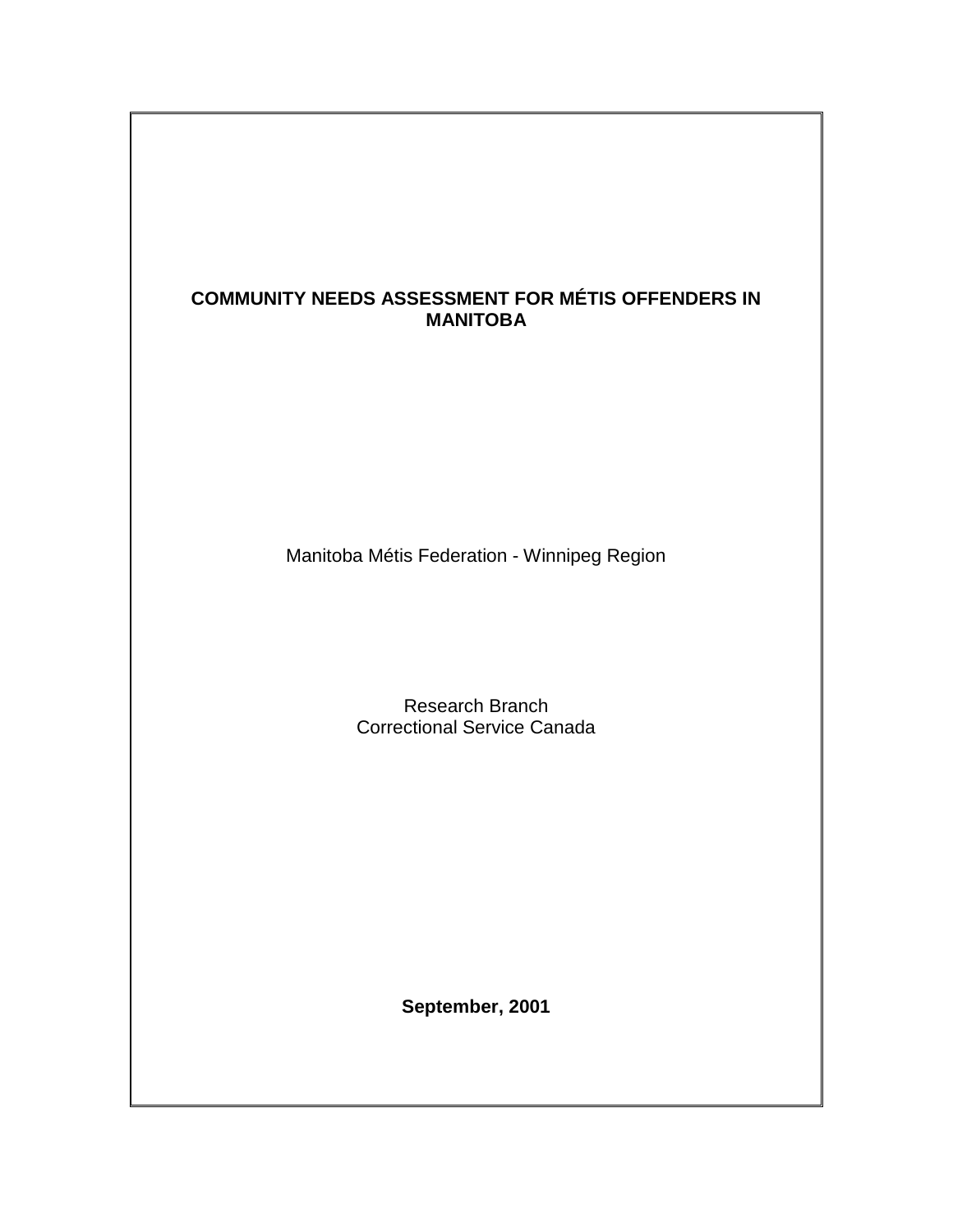## **EXECUTIVE SUMMARY**

<span id="page-1-0"></span>The Métis are seriously over-represented in Manitoba's federal correctional institutions. For instance, there is a 3 to 5 times greater proportion of Métis men in federal corrections than in the general population. Such over-representation is particularly severe with respect to young adults, who are needed to take on leadership roles within the community. Moreover, as serious as this overrepresentation currently is, short-term projections make it clear that demographic forces are moving to exacerbate current problems in the next decade.

Although the facts make it clear that the Métis population associated with the criminal justice system deserve special consideration, the supply of culturallyappropriate services is almost non-existent. A survey of service providers reveals that conventional agencies make little or no adjustment for Métis-specific needs, that Aboriginal agencies tailor their products to First Nations' clients, and that Métis institutions are hardly involved in criminal justice reintegration issues.

To obtain a sense of what the needs of Métis inmates and their families are, and what services they would find most supportive to successful reintegration, a qualitative survey including approximately 50 respondents from each of three target groups was conducted. These groups included Métis inmates, family members, and community representatives. In addition, service providers were also consulted.

Responses from these three Métis groups show a large degree of consensus about the importance of the following issues:

- *Employment facilitation* through an efficient, effective, Métis-operated employment facilitation agency.
- *Correctional facility programming* that takes account of Métis aptitudes and interests and would involve the inmate through his prison term, through his release, and through his successful reintegration.
- *Family support services* to ease family disruption through culturallyappropriate one-on-one support services, including counselling, social activities, and referral/resource services.
- *Visitation and transportation support* to ensure that regular, reliable contact is assured between inmates and their families.
- *Education and training* so women head of households could access training and educational services to upgrade their credentials.
- *Métis community involvement* to help shape program development, support social functions and ceremonies, and provide a liaison with the ongoing activities of the broader Métis community.
- *Incarceration alternatives* that would provide more efficient and effective responses to Métis offenders.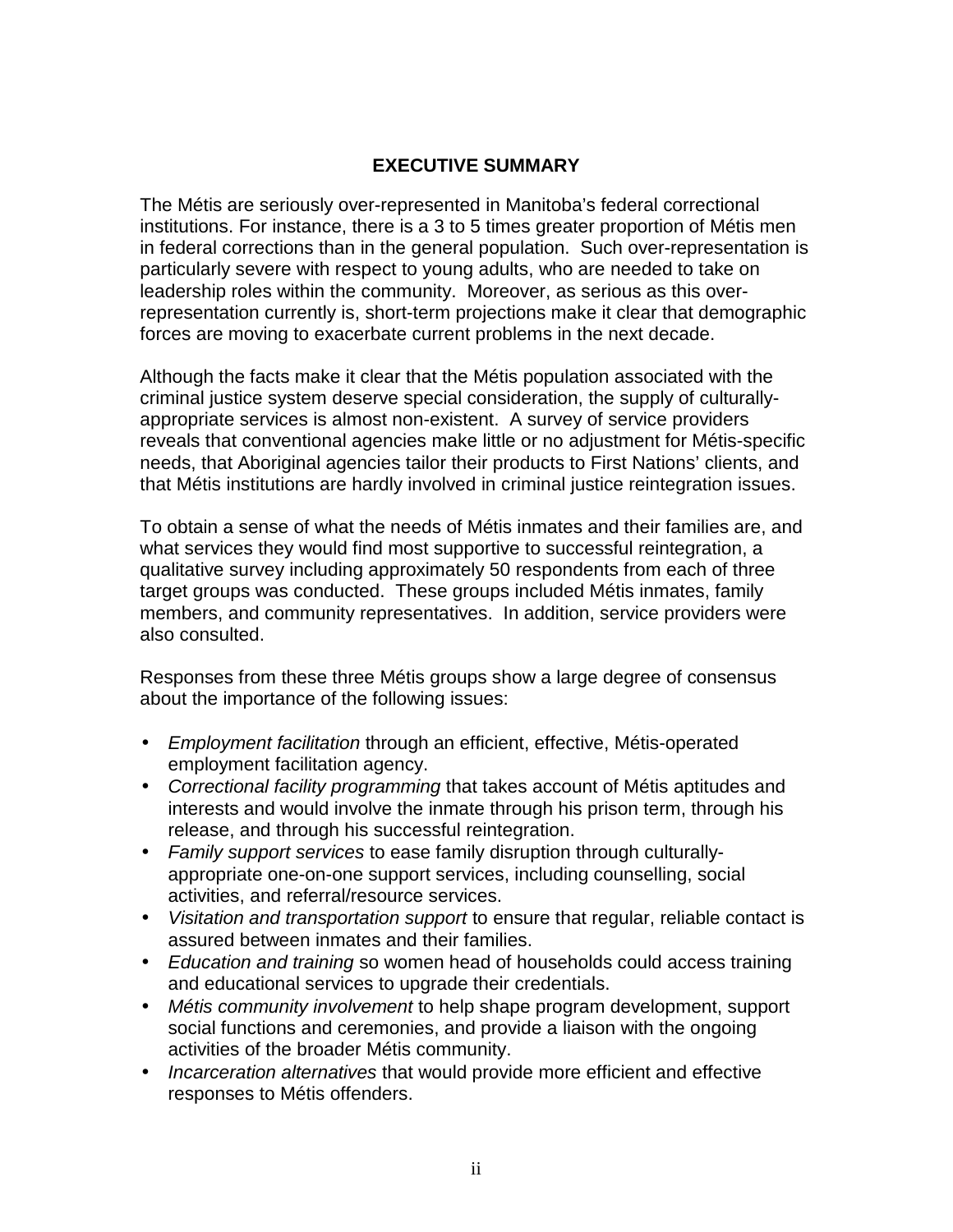• *Spiritual/cultural incorporation* that would help bridge the cultural divide between ho the Métis view the reintegration process and the current organization of the correctional system.

These qualitative results suggest some important insights into the issues that need to be addressed and developed for a more efficient and effective reintegration process. Based on this information, and given the current urgent need for Métis-specific programming, it is recommended that a well-designed and monitored pilot project be initiated. Such a pilot project would begin the process of developing a best practices model for Métis-specific offender reintegration supports and services.

Such a project should be a multi-phase effort, with each phase including a comprehensive formative evaluation. As an example, a pilot project might contain three integrated, cumulative phases such as the following:

- *Phase 1: Incarceration Support* that could include Elders providing cultural, spiritual, emotional, and family contact support to inmates and a Family Support Worker to assist inmates' families.
- *Phase 2: Parole Support* that could include Métis parole officers with knowledge of Métis interpersonal, community, and cultural dynamics providing reintegration facilitation.
- *Phase 3: Wellness Services* that could provide an integrated, multistakeholder package of Métis-specific services such as including rehabilitation, family visitation, family support, probation, education/employment counselling, etc. This type of approach would constitute a next meaningful step in providing the Métis with the kinds of cultural specific justice reintegration services they need and deserve.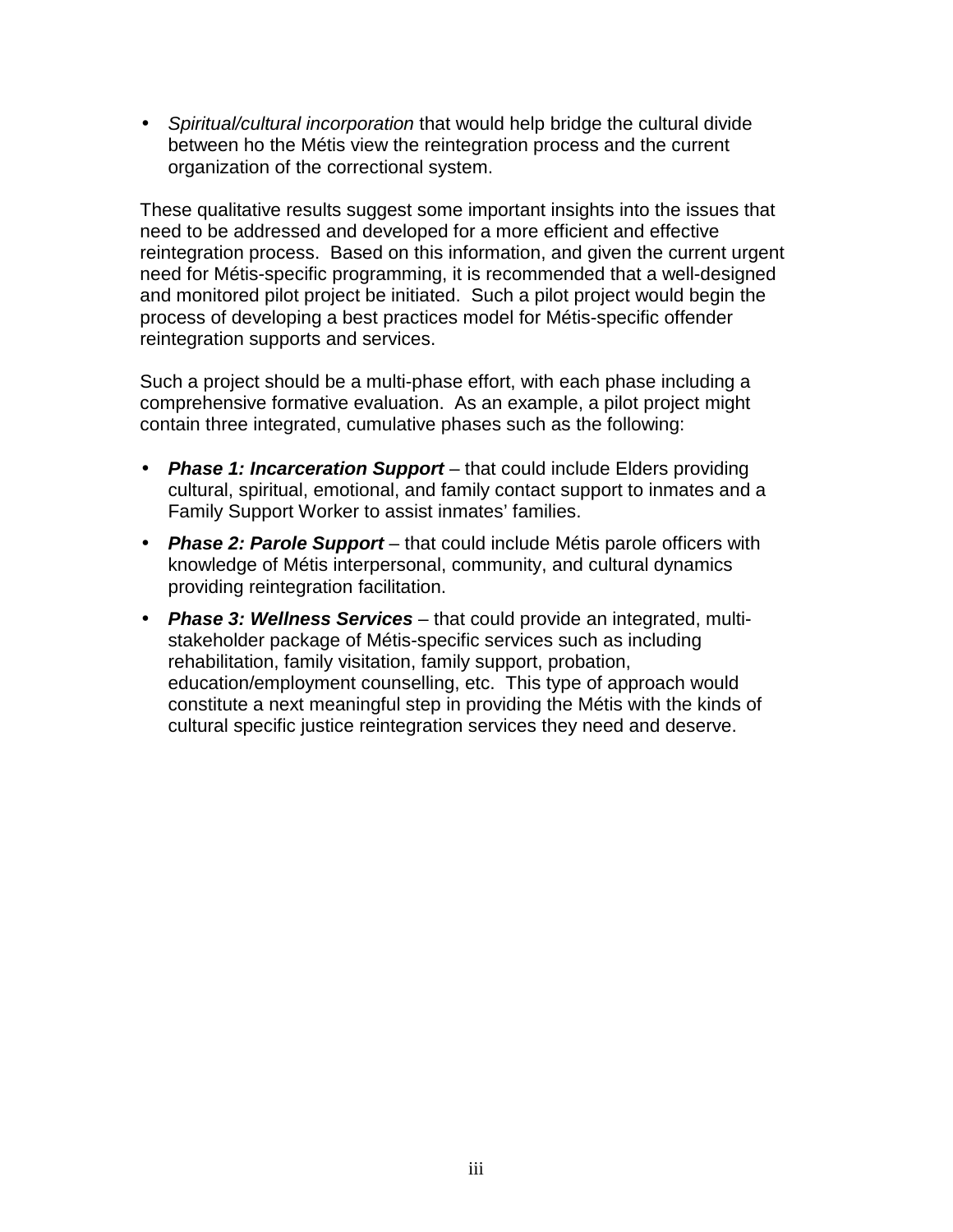# **TABLE OF CONTENTS**

| <b>APPENDIX B:</b> | THE MÉTIS POPULATION IN FEDERAL PRISONS IN<br><b>MANITOBA - A JANUARY 2000 SNAPSHOT30</b> |  |
|--------------------|-------------------------------------------------------------------------------------------|--|
|                    |                                                                                           |  |
|                    |                                                                                           |  |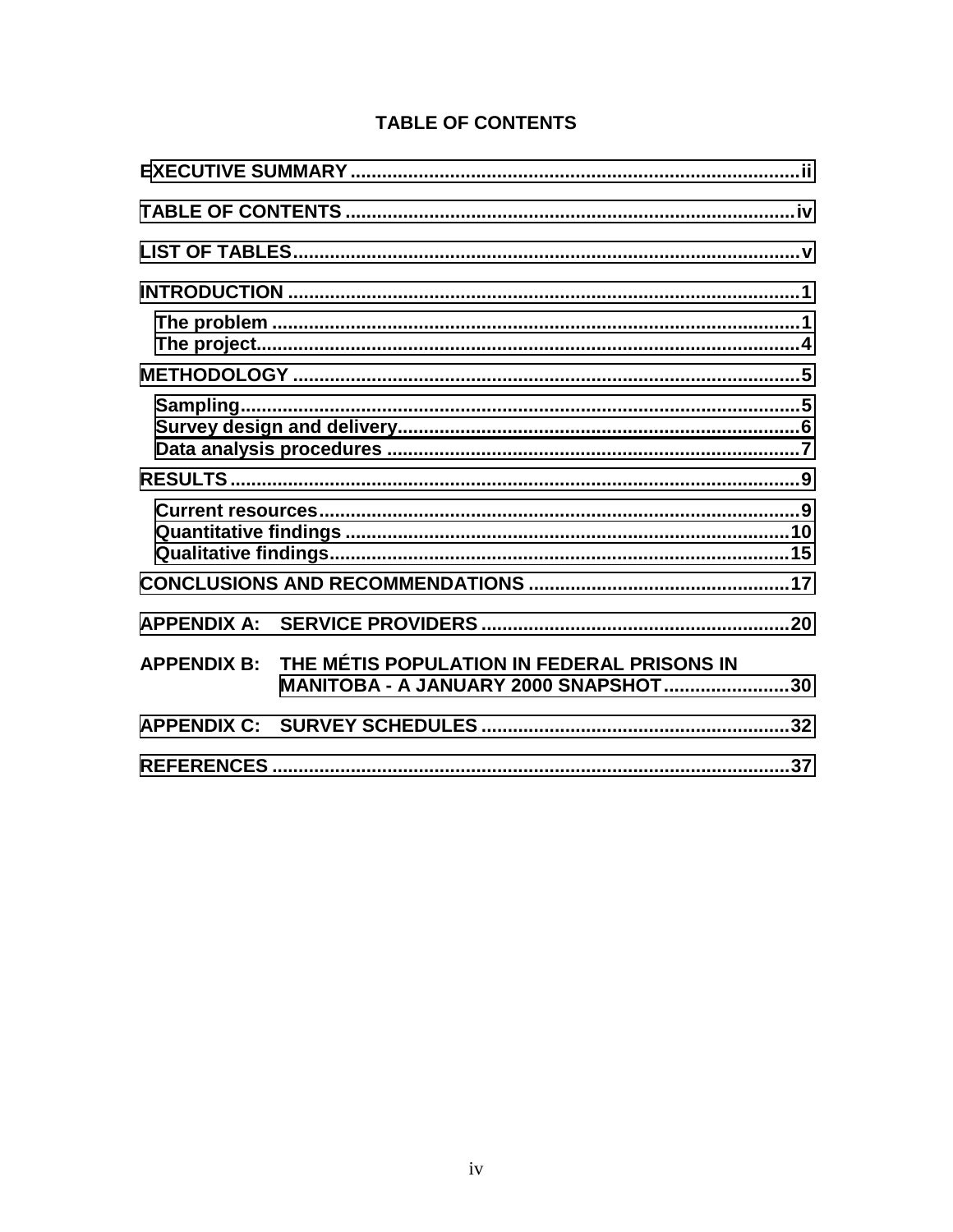# **LIST OF TABLES**

<span id="page-4-0"></span>

| Table 1: Métis Respondent Socio-Demographic Profile (percentages) 10 |  |
|----------------------------------------------------------------------|--|
|                                                                      |  |
|                                                                      |  |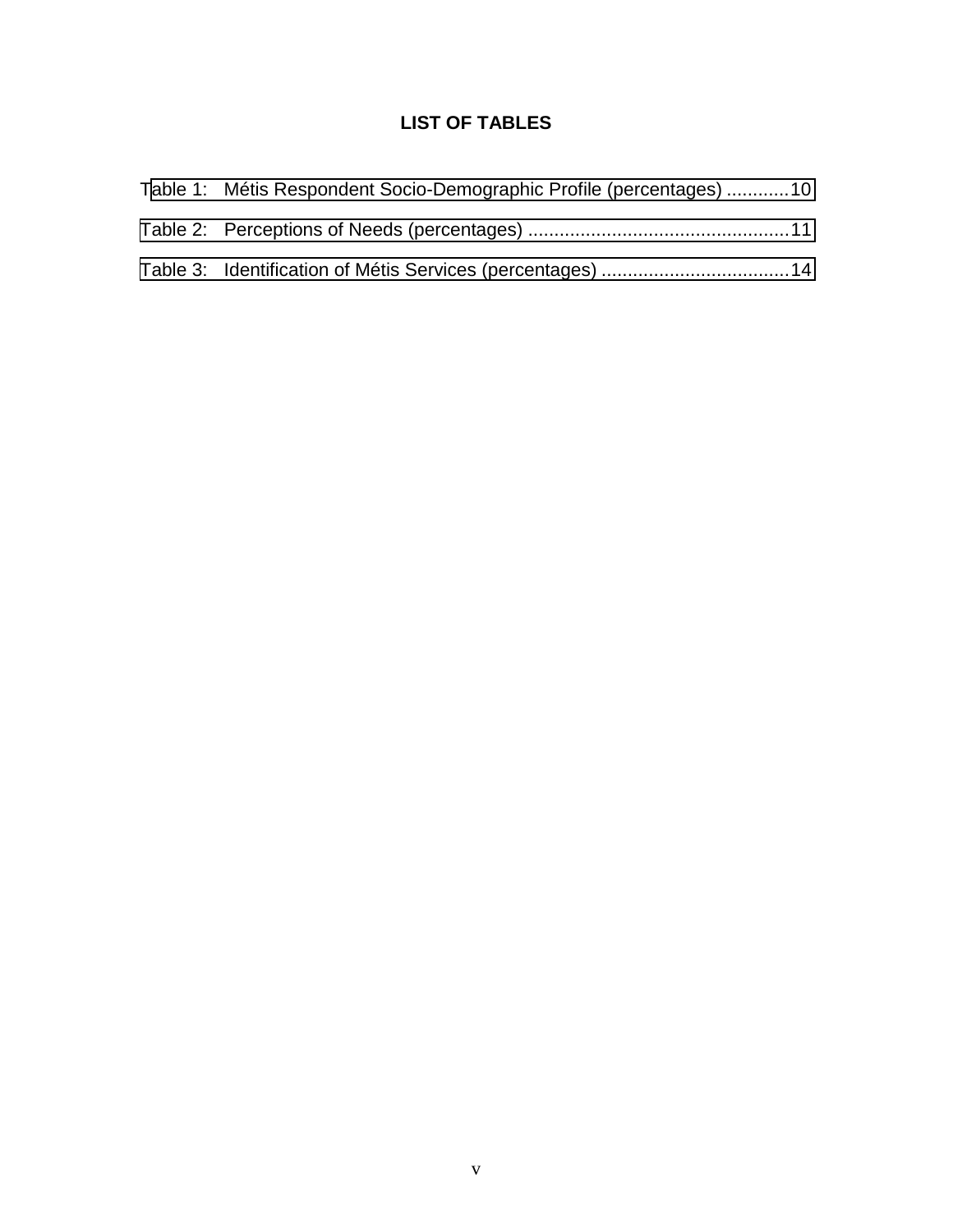### **INTRODUCTION**

<span id="page-5-0"></span>The Métis have played a central role in the history and development of Canada, especially western Canada. Formal recognition in the Canadian Constitution as one of Canada's Aboriginal peoples has placed the Métis people in a strategically important position to pursue their individual and collective interests within the changing character of Canadian society.

The Government of Canada recognizes the inherent right of all Aboriginal peoples to self-government (Minister of Public Works & Government Services Canada, 1995). Although negotiations for the exercise of this inherent right are a top priority for the Métis people, various factors contribute to the frustrating fact that progress toward Métis self-government is going to be prolonged. One important barrier is the restricted scope accorded to Métis peoples without a land base. The lack of a land base means that self-government negotiations with most Métis people are confined to limited forms of public government, the devolution of programs and services, and the development of service delivery institutions.

These barriers to the achievement of self-government will eventually be overcome. In the interim, however, it is useful for the Métis to consider all opportunities to improve the condition of their people by enhancing their autonomy and encouraging social institutions to take account of the unique Métis culture and heritage. One of these opportunities for improvement resides within the criminal justice system.

## **The problem**

Current public policy concerns are often identified by examining the "representativeness" of a specific group within a particular institution. For example, when women are found to be under-represented in university appointments, policies are directed to remedy this imbalance. Similar procedures are used for a range of target groups across extensive number of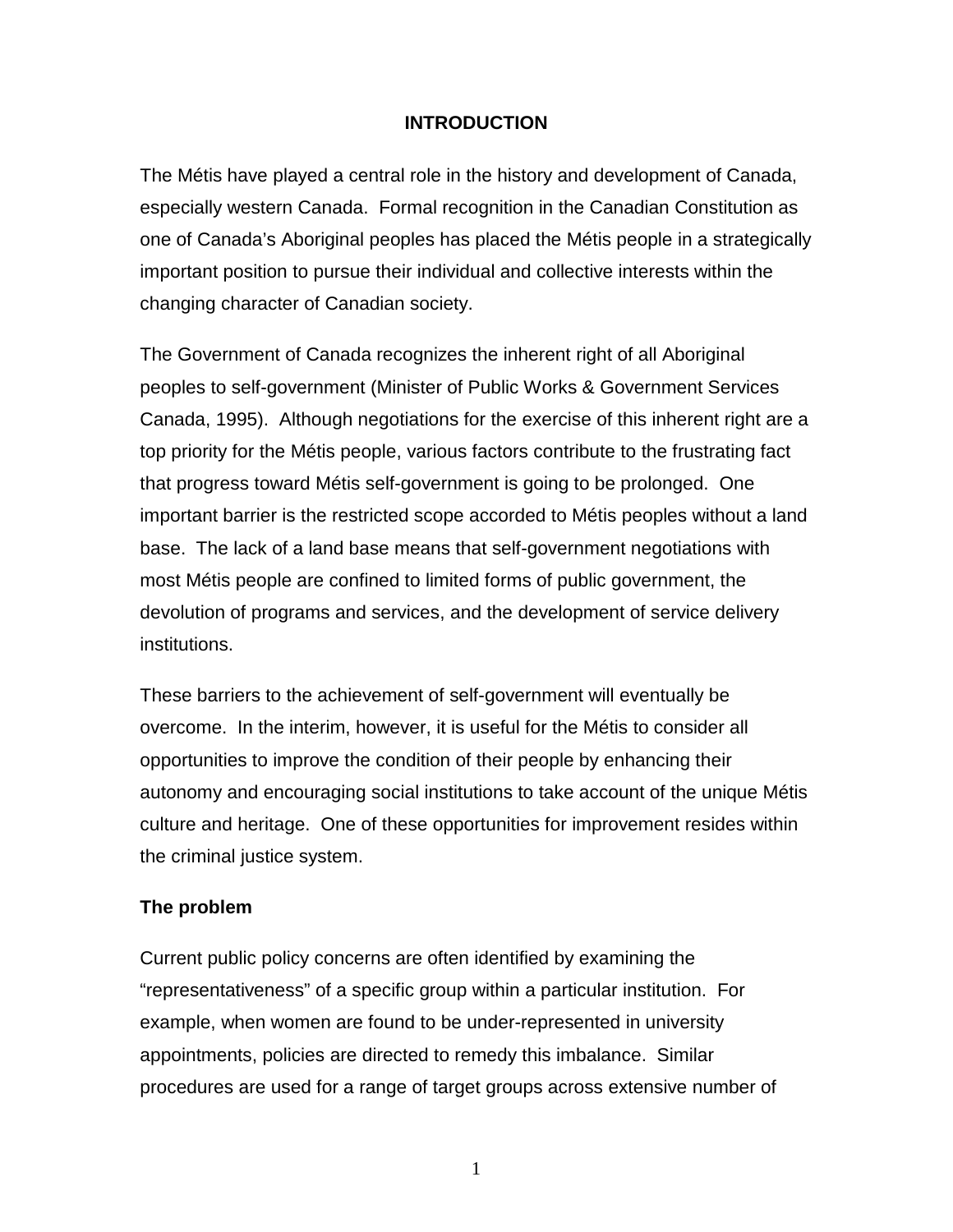institutions. Applying this assessment procedure to the situation of Métis within Manitoba's two major correctional facilities yields some revealing insights.

Various official sources estimate the Métis population of Manitoba in the mid-1990s to be approximately 41,000, of which 22,685 were men (Manitoba Bureau of Statistics, 1997; 1998). These same sources indicate that the non-Métis Aboriginal population included 39,675 men. By comparison, the province included about 480,000 non-Aboriginal males during the same time period.

Expressed in percentages, Métis men comprised about 4% of the male population in the province. However, Métis men currently constitute 21% of the population in Manitoba's medium security institution (Stony Mountain) and 14% of those in the minimum-security facility (Rockwood) (Correctional Service Canada, 2000). In interpreting these statistics it is important to note that, on the whole, the Métis are less likely than other Aboriginal groups to self-identify and declare their Aboriginal status. This results in official statistics typically being underestimates. Considering these factors, it is clear that the Métis population is over-represented (by 3-5 times) in Manitoba's federal prisons.

Besides their over-representation, the experience of Métis, both during and after incarceration, indicates the need for targeted services. The typical circumstance is as follows. When Métis offenders enter federal institutions they are identified as "Aboriginal people". This is a correct designation since the Métis are one of the 3 distinct Aboriginal peoples in Canada. However, as a matter of practice, the term "Aboriginal" in federal institutions is currently translated as meaning "First Nations" peoples. This restricted identification of Aboriginal people as members of First Nations leads to one of two undesirable consequences for the Métis within federal institutions. First, because they do not identify themselves as First Nations peoples, many Métis inmates simply do without any Aboriginal content or supports during their institutional confinement. Alternately, those Métis who desperately seek an Aboriginal connection while institutionalized are forced into programs and services that include practices that are not part of their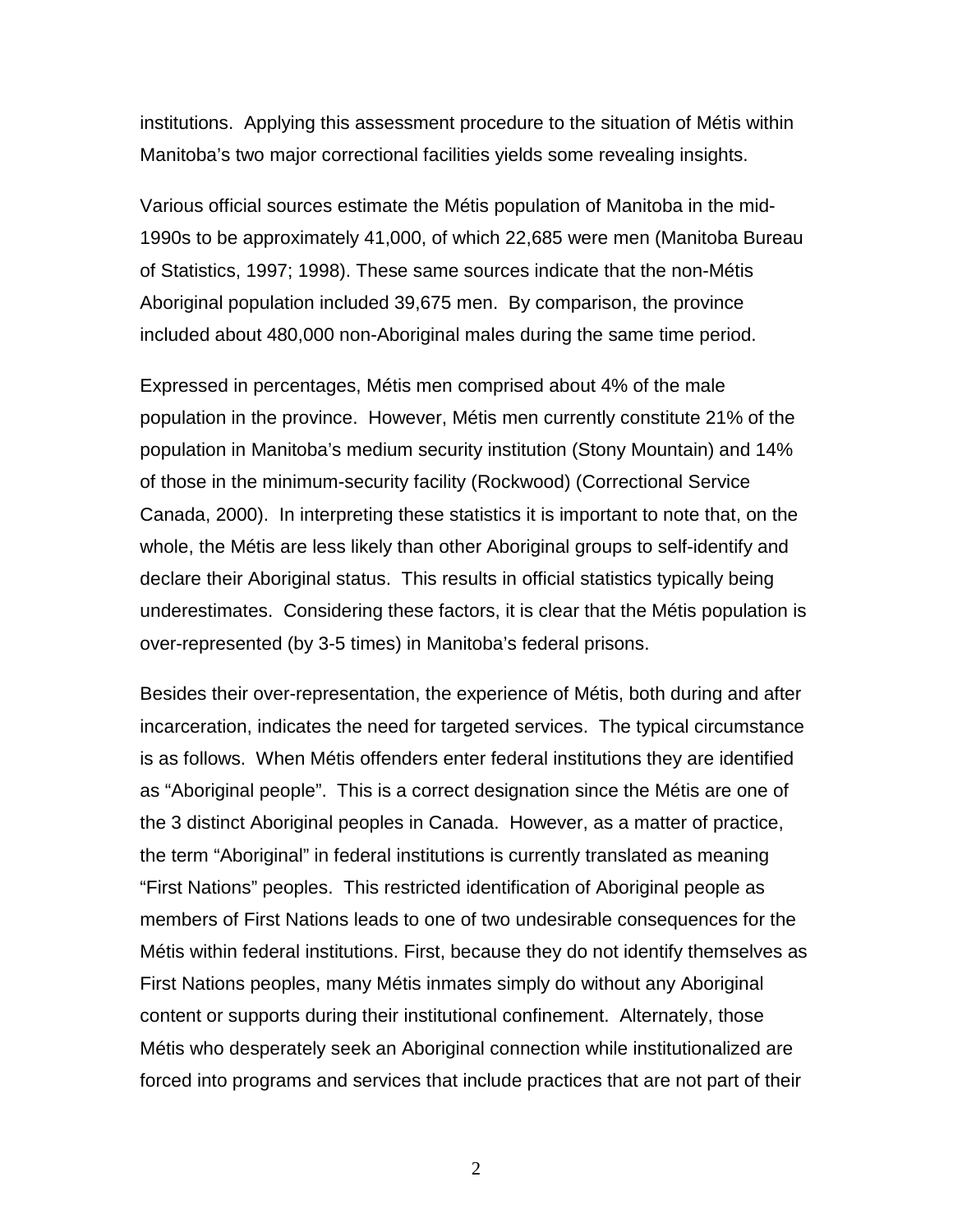culture (such as, sweat lodges and sweet grass). These institutional alternatives, that either neglect the Métis or direct them into culturally inappropriate programs, do a disservice to the legitimate needs of Métis inmates.

A parallel set of circumstances confronts Metis offenders upon release. Like First Nations people, the reintegration process of Métis offenders and their families is assisted by post-release supports and services. Such services are very inadequate in the Métis case. Again, there are several programs and services supported by Indian Affairs, but these are not available to Métis individuals and families.

Beyond these obvious humanistic reasons for giving Métis inmates special consideration are two pragmatic reasons for doing so. These pragmatic reasons relate to the current and future conditions of the Métis people.

Currently, about 15% of non-Aboriginal inmates in Stony Mountain and Rockwood are between 18 and 24 years of age (Correctional Service Canada, 2000). By comparison, 29% of Métis inmates are in the 18-24 years category. In other words, young Métis men (18-24 years) are twice as prevalent in Manitoba's prisons as non-Aboriginal inmates. Having such a disproportionate percentage of young men currently incarcerated away from Métis communities has serious repercussions for the both the inmates, their families, and the larger collective.

As if the current conditions are not startling enough, projections make it clear that future profiles will be more severe than current ones. The best current estimates indicate that the Métis population in the province will increase by 47-49% by 2016 (Manitoba Bureau of Statistics, 1998). Moreover, the achievement of such population growth means that, in the near future, the Métis population will contain even greater proportions of young people.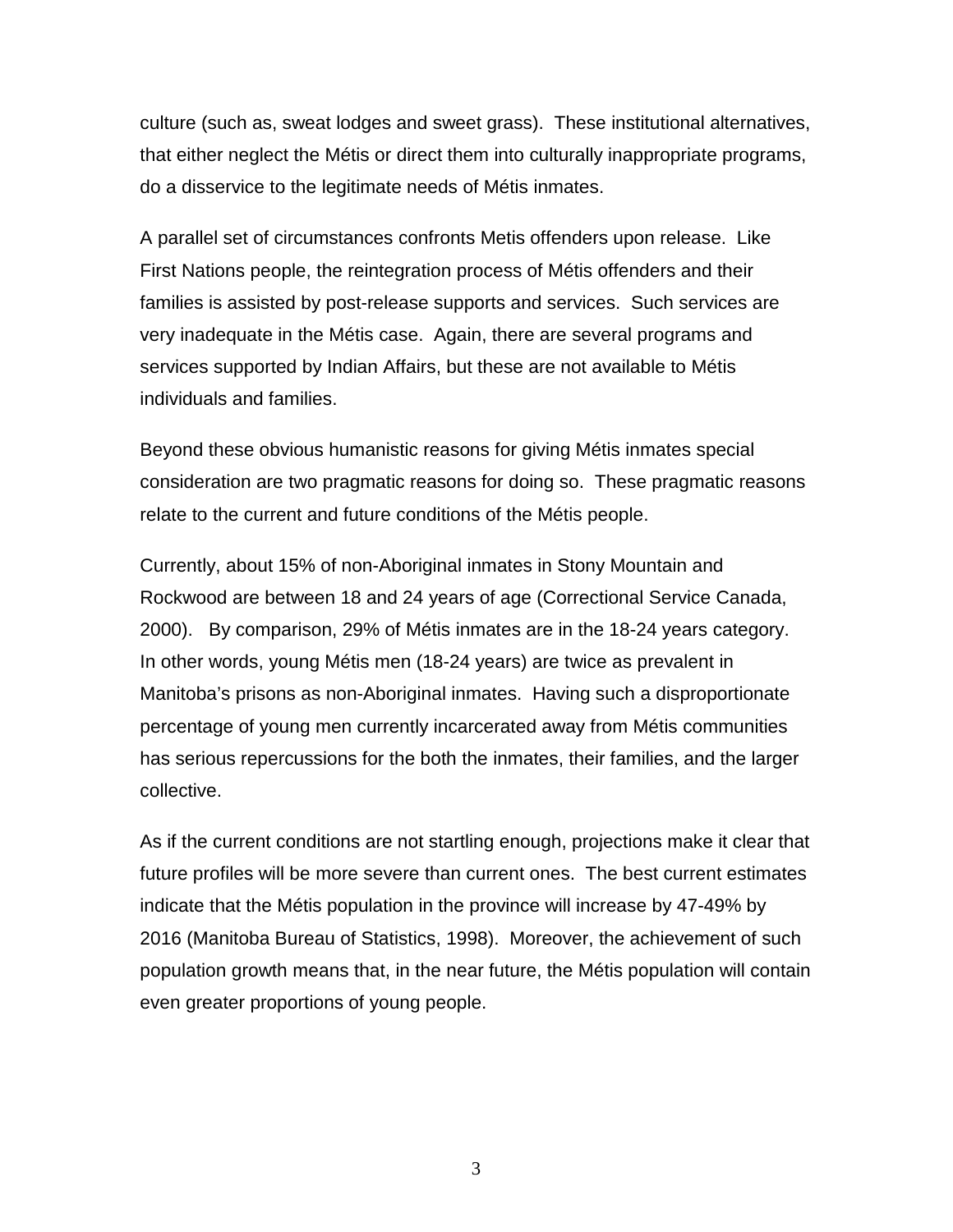# <span id="page-8-0"></span>**The project**

It is one thing to identify a serious need for Métis people affected by the criminal justice system to obtain special supports; it is quite another to know what kinds of interventions and supports are appropriate. To make such determinations requires the collection of appropriate evidence. Only with such evidence can recommendations for programs and policies that will be efficient and effective be developed.

The goal of this research initiative was to collect the kinds of evidence upon which rational responses to the special circumstances of the Métis affected by the criminal justice system can developed. In particular, the project was interested in collecting information to address the following questions:

- What needs do inmates identify as useful in supporting their rehabilitation within prison and reintegration into the outside community?
- What needs do the families of inmates identify as useful in supporting their efforts to encourage adaptation of their loved ones within prison and ease their transition after sentence completion?
- To what extent do resource supports within and outside prison tailor their services to meet the cultural and social needs of Métis inmates and their families?

The information collected from this research is used to formulate a series of recommendations that will advance the rehabilitation experience of Métis inmates and expedite their post-sentence reintegration.

In arriving at these recommendations, the following sections of the report are organized to:

- Describe the methodology used to gather the requisite information and interpret the findings.
- Present the central findings of the data collection exercises.
- Develop a set of conclusions and recommendations informed by the research evidence.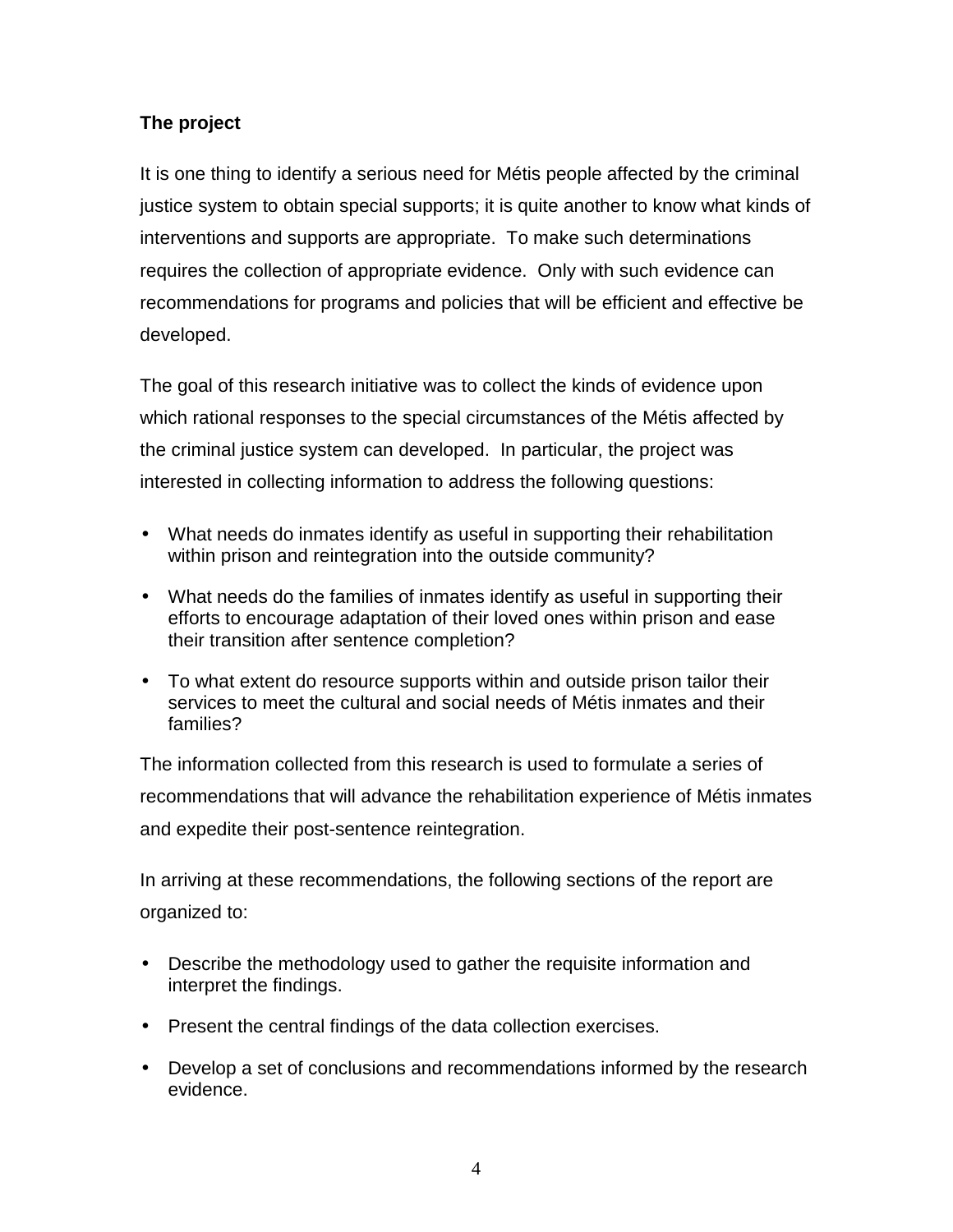#### **METHODOLOGY**

#### <span id="page-9-0"></span>**Sampling**

The data collection exercise was governed by the assumption that those closest to the Métis experience are best positioned to provide insights into what program and policy adjustments are necessary to improve the system. Following this assumption, the study was designed to collect information from 4 groups, including: current Métis inmates, family members of Métis who have been incarcerated, representatives of the Métis community at large, and service providers to the criminal justice system. The sampling procedures for each of these groups varied and the techniques for each are described below.

*Current Métis Inmates*: This sample was constructed from lists provided by two sources. Correctional staff from the minimum-security correctional facility (Rockwood) provided a list of current Métis inmates at their institution. The names of Métis inmates at the medium security facility (Stony Mountain) were supplied from an Elder acting as a native liaison at the facility who received support from the Native Brotherhood Organization. These lists included only those who identified themselves as "Métis" on a self-declaration basis and, like most statistical data on Métis status, is subject to substantial under-reporting. From the lists provided, completed interviews were obtained from 46 inmates, who represent 67% of the self-declared Métis inmate population.

*Family Members of Incarcerated Individuals:* Inmates do not experience the incarceration and reintegration experience in isolation. Their family members and loved ones are also deeply affected by such contact with the corrections system. Moreover, family members are important contributors to the relative success or failure of the offenders' experience. For these reasons, the study sought to obtain interviews with 50 family members of incarcerated Métis. The study was 88% effective in achieving this objective and, after considerable effort, obtained completed interviews with members of 44 families.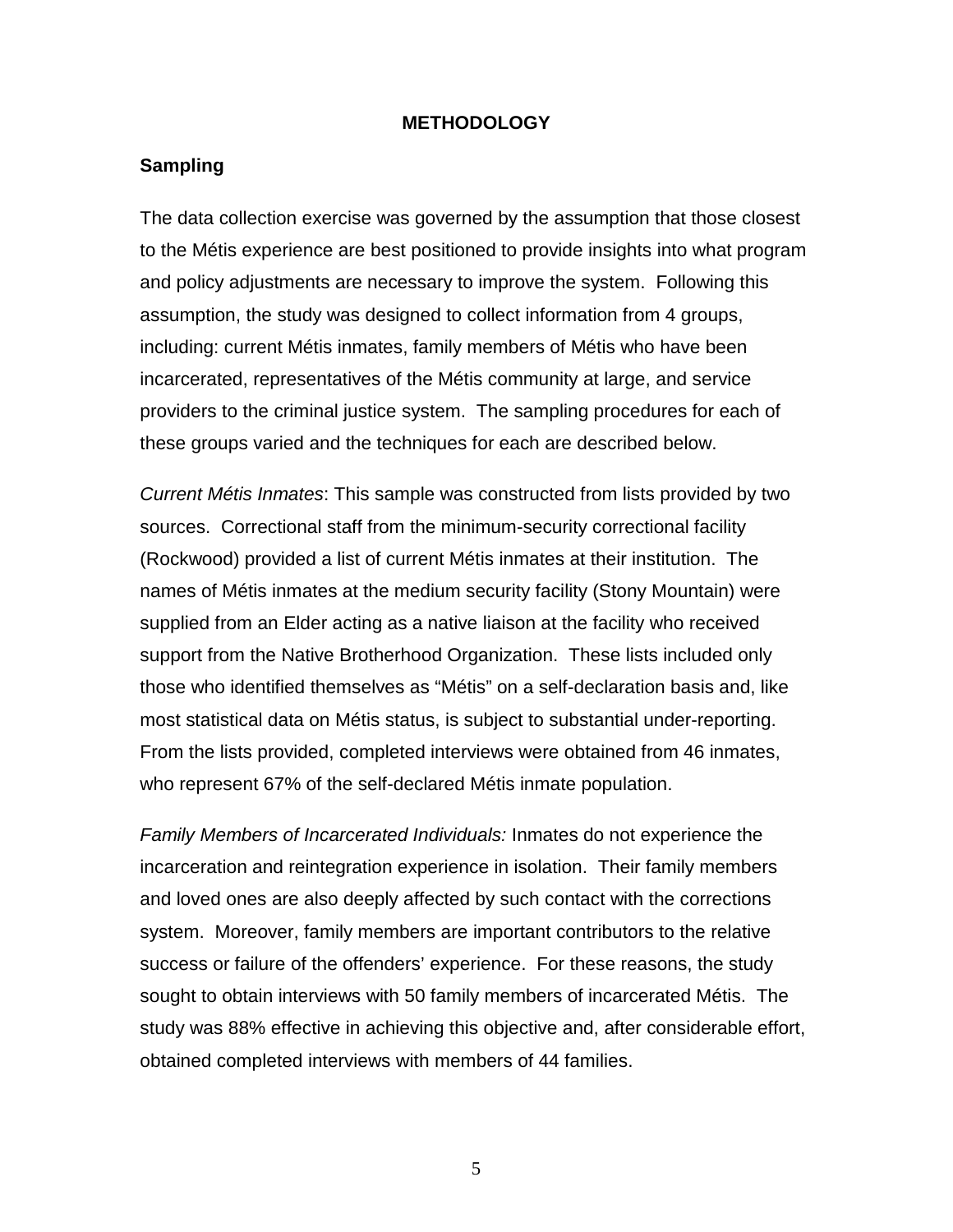<span id="page-10-0"></span>*Representatives of the Métis Community:* The Métis are justifiably proud of their collective identity and community integration. In contrast to many non-Aboriginal groups, the Métis have a collectivity orientation that serves to share and support both the triumphs and tribulations of individuals. Because of this community spirit, this study decided to gather the views of the broader Métis community in Winnipeg about justice reintegration issues. To be aligned with the other survey samples, this sub-sample sought the opinions of a broad cross-section 50 Métis individuals who had neither been inmates or family members of inmates. To achieve this objective, each of the 26 Métis locals across Winnipeg were contacted and asked to identify representatives to participate in the project. This approach was very successful and yielded 49 of the 50 projected respondents.

*Service Providers:* A wide variety of organizations have potential to provide services and supports to Métis inmates and their families both during and following the incarceration experience. In order to gain a sense of the degree to which these organizations tailor their services to meet Métis needs, the project compiled a list of 24 local service provider agencies and organizations. A complete list of these service providers is provided in Appendix A. Extensive efforts were made to collect the views from all 24 of the agencies. All agencies were given the opportunity to participate through telephone contact with project representatives. After repeated attempts, 11 agencies did not participate in the data collection process, yielding a 55% participation rate.

#### **Survey design and delivery**

The research literature contains almost no information about the Métis' views on the incarceration and reintegration experience. Accordingly, this study sought to provide the Métis with maximum opportunities to have their voice heard. For this reason, the survey schedules were largely designed with open-ended questions. Such a design provided respondents with ample opportunity to reflect on their experience and share their perceptions and assessments.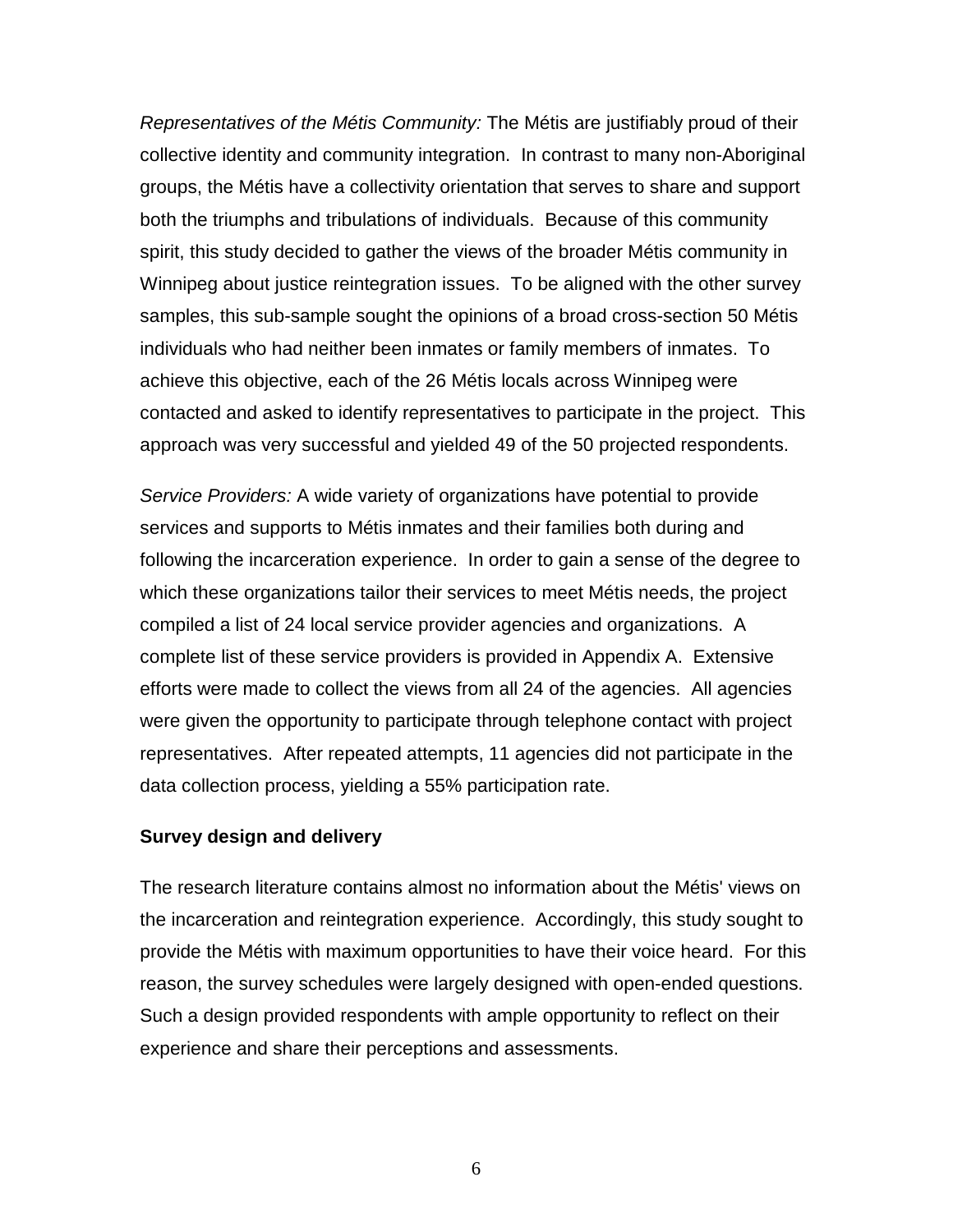<span id="page-11-0"></span>The questions included on the survey schedules were developed by the Métis in consultation with officials from the Justice Reintegration Advisory Board. Through the course of several conversations, the questions included in the final interview schedules were developed and modified to meet the purposes of the research project. Samples of the survey research instruments used in the study are included in Appendix B.

Given the interactional styles of the Métis, it was decided that the most accurate and complete set of information would be generated from interviews, rather than questionnaires. Therefore, all information gathered from Métis inmates, family members of those affected by incarceration, and representatives of the Métis community were conduced through direct conversation. In the case of inmates, more than half of the time the interview information was gathered through telephone conversations. For the remainder of the Métis respondents, information was collected through face-to-face interviews. In virtually all instances, respondents were pleased to participate in the study since they saw the relevance of including the Métis voice in improving the experience and reintegration of inmates.

#### **Data analysis procedures**

Given the relatively small sample sizes (approximately  $N = 50$ ) in each of the groups, it is clear that this study was not designed for extensive quantitative statistical analysis. The purpose of this project was to gather the voices of various stakeholders associated with the incarceration and reintegration of Métis offenders, look for common themes, and suggest recommendations based on the shared views of the community.

Despite the qualitative goals of this project, some basic quantitative findings were generated, and these are presented in the section on "Quantitative Findings". This section contains two kinds of empirical information. First, a basic sociodemographic profile of the respondents from the three survey groups (inmates, family members, and community representatives) is presented. Second, the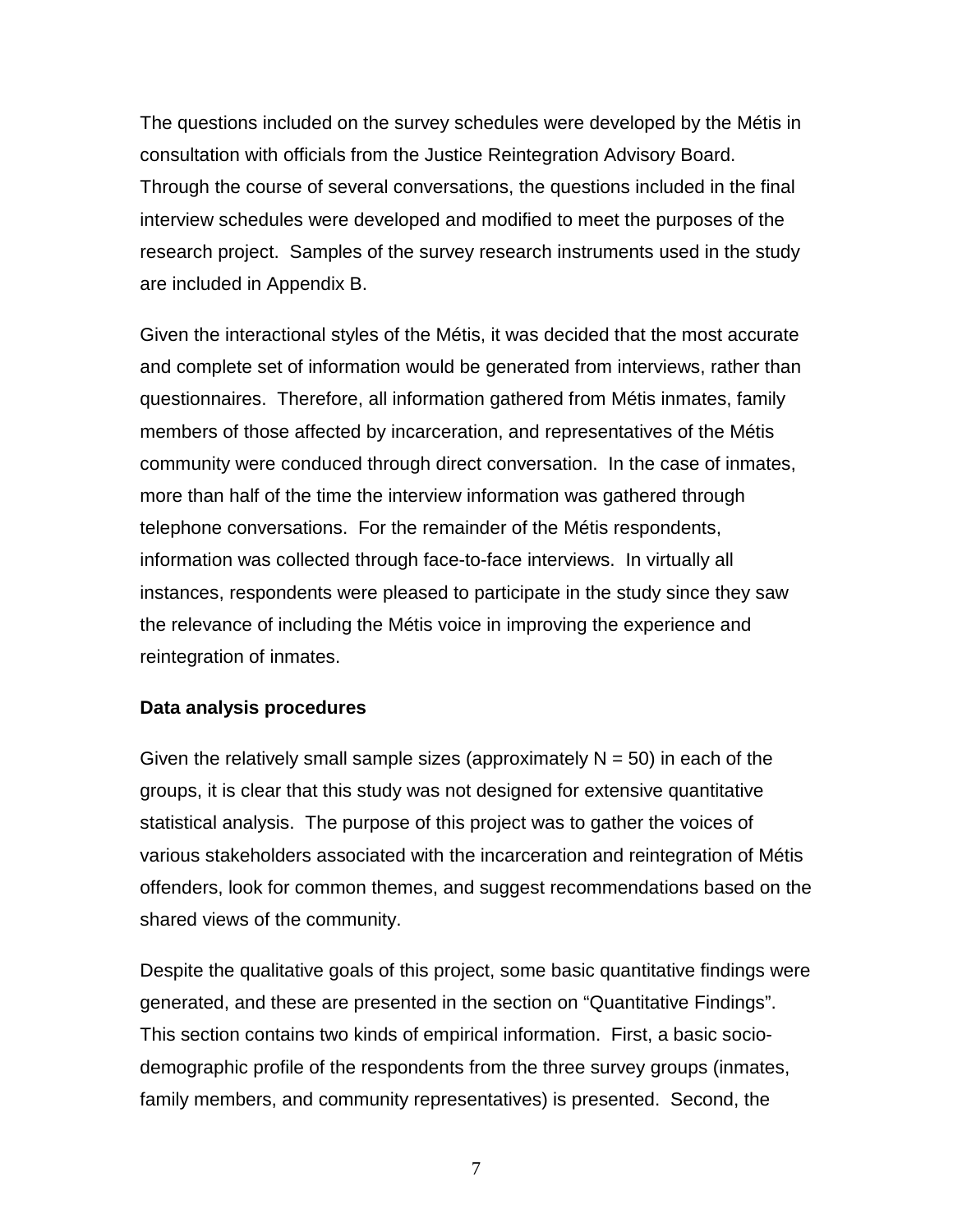responses of these three survey groups are analyzed with regard to two issues: (i) their perceptions of what *needs* should be addressed to aid the reintegration process, and (ii) their views of what *services* should be developed to assist in this outcome.

The second component of the empirical findings is included under the section "Qualitative Findings". This is the richer set of data gathered by this project, since it contains the findings from the open-ended survey questions. A preliminary analysis of the responses to the specific open-ended questions revealed that there was considerable overlap between the responses of the three target groups (i.e., inmates, family members, community representatives). This finding suggested that there were common themes on the minds of respondents, no matter which topic was being probed. On the basis of this preliminary analysis, the decision was taken to conduct a thematic content analysis. In this analysis, the responses to all the open-ended questions from each survey group were pooled. These pooled responses were then sorted into thematic dimensions. These thematic dimensions, supported by the responses of multiple respondents across multiple questions, are presented as the core considerations for improving the adaptation and reintegration of Métis offenders into the community.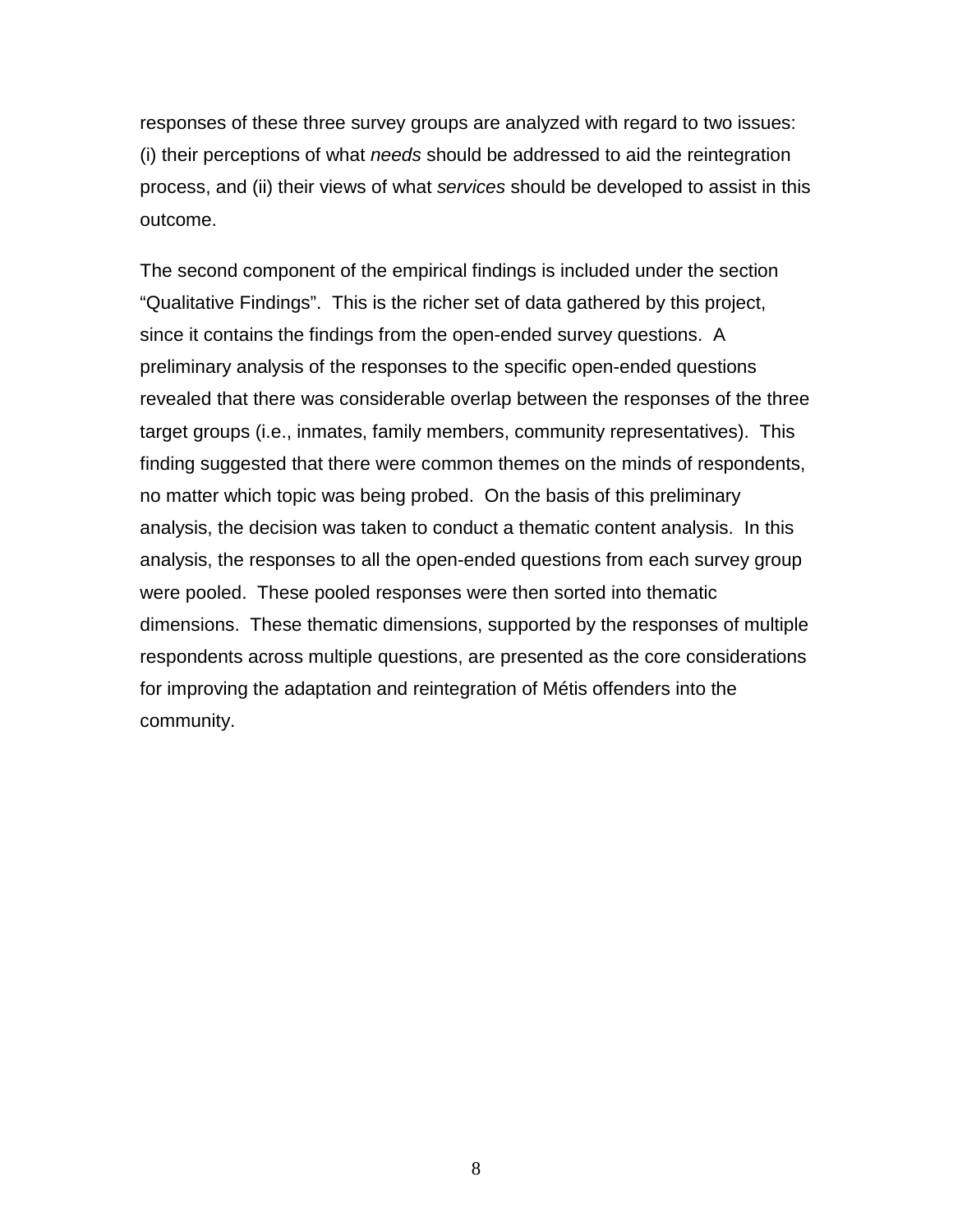### **RESULTS**

#### <span id="page-13-0"></span>**Current resources**

Before considering the views and needs of Métis inmates, family members, and community representatives, it is useful to appreciate the current level of supports available to Métis offenders and their families. Knowledge of these resources was obtained by interviewing a cross-section of service providers and asking the following questions:

- What services does your organization offer to its clientele?
- Of those services offered, are any specifically designed for Aboriginal peoples? If so, what components of traditional teachings are incorporated into the programs?
- Are any of the Aboriginal programs Métis-specific?

The responses of each service agency to these questions are reported in Appendix A. In brief, the interviews with representatives of these agencies revealed that almost no culturally-appropriate services are being provided for Métis inmates and former inmates. Essentially, the responses of the serviceprovider agencies can be classified into two major categories. The first group includes the conventional, institutionalized services available to all inmates. The responses from this group reveal that little or no re-orientation is made to adjust for Métis-specific needs. The second group includes Aboriginal agencies and these service providers almost exclusively tailor their products to First Nations' clients. It is also worthwhile to note that organizations with a Métis mandate report that they have little or no involvement in the criminal justice reintegration process. Based on these observations, it is fair to conclude that the Métis community is dramatically under-serviced with respect to obtaining support and reintegration assistance to help Métis inmates and their families make a meaningful post-incarceration transition.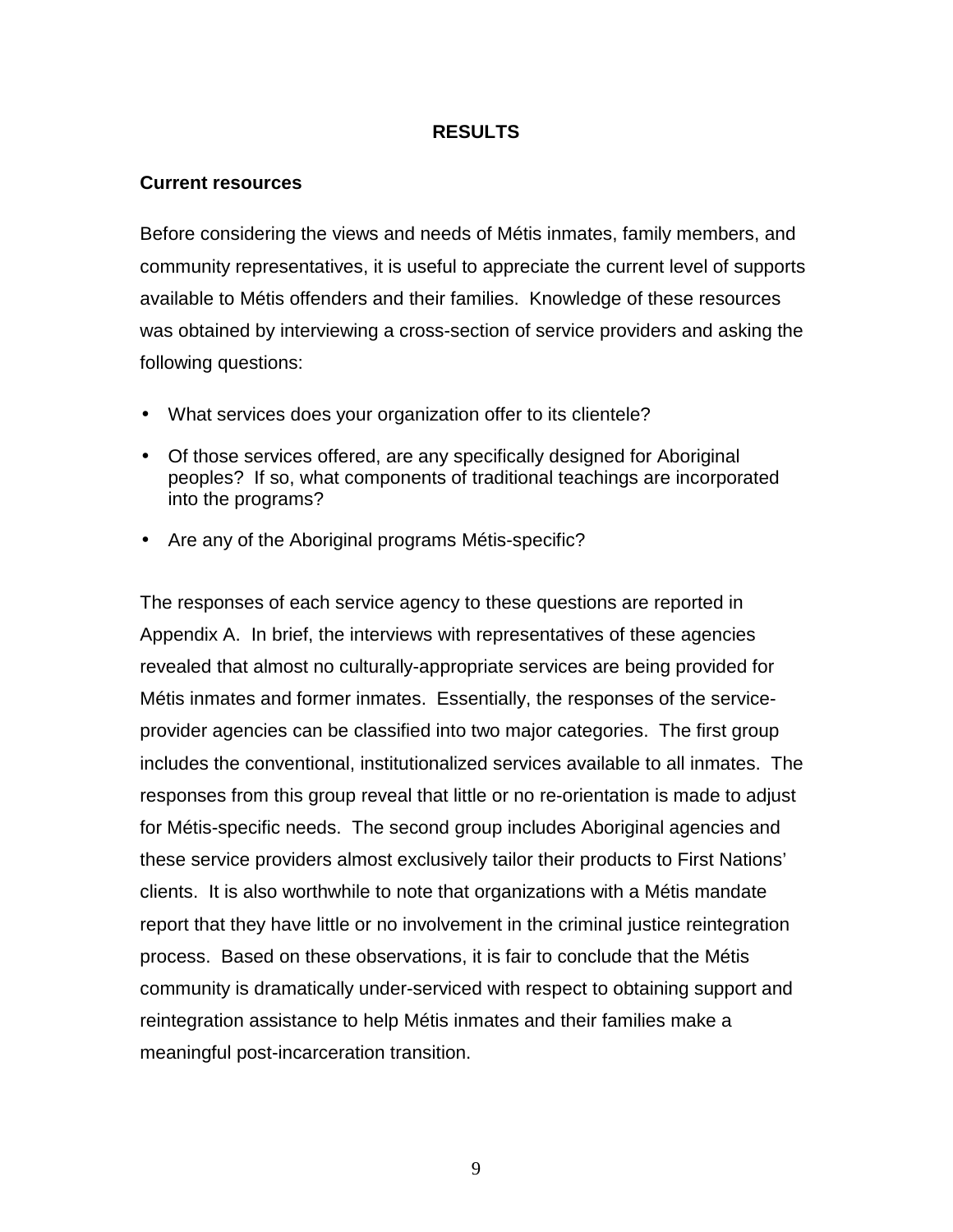<span id="page-14-0"></span>Within this context, it is meaningful to examine what kinds of needs, supports, and services members of the Métis community consider important to a culturally appropriate reintegration system.

### **Quantitative findings**

The data collection exercise gathered information from approximately 50 members of three target groups, including Métis inmates, family members, and community representatives. Table 1 provides a socio-demographic profile of the respondents in each of these groups.

|                          | <b>Inmates</b><br>$(N = 46)$ | Family<br><b>Members</b><br>$(N = 44)$ | Community<br><b>Representatives</b><br>$(N = 49)$ |
|--------------------------|------------------------------|----------------------------------------|---------------------------------------------------|
| Men                      | 100                          | 27                                     | 65                                                |
| Women                    | 0                            | 73                                     | 35                                                |
|                          |                              |                                        |                                                   |
| Under 20 years           | 13                           | 14                                     | 10                                                |
| 21-29                    | 49                           | 30                                     | 20                                                |
| 30-39                    | 31                           | 37                                     | 51                                                |
| 40-49                    | 4                            | 16                                     | 14                                                |
| $50+$ years              | 3                            | 3                                      | 5                                                 |
|                          |                              |                                        |                                                   |
| <b>First Offence</b>     | 8                            | N/A                                    | N/A                                               |
| Re-Offence               | 92                           | N/A                                    | N/A                                               |
|                          |                              |                                        |                                                   |
| Parole Application       | 41                           | N/A                                    | N/A                                               |
| <b>Statutory Release</b> | 59                           | N/A                                    | N/A                                               |

#### **Table 1: Métis Respondent Socio-Demographic Profile (percentages)**

It is clear from Table 1 that the study included a broad cross-section of Métis respondents. Of particular note is the fact that the Métis inmates who responded share a similar age profile (i.e., disproportionately young) to the Métis federal prison population.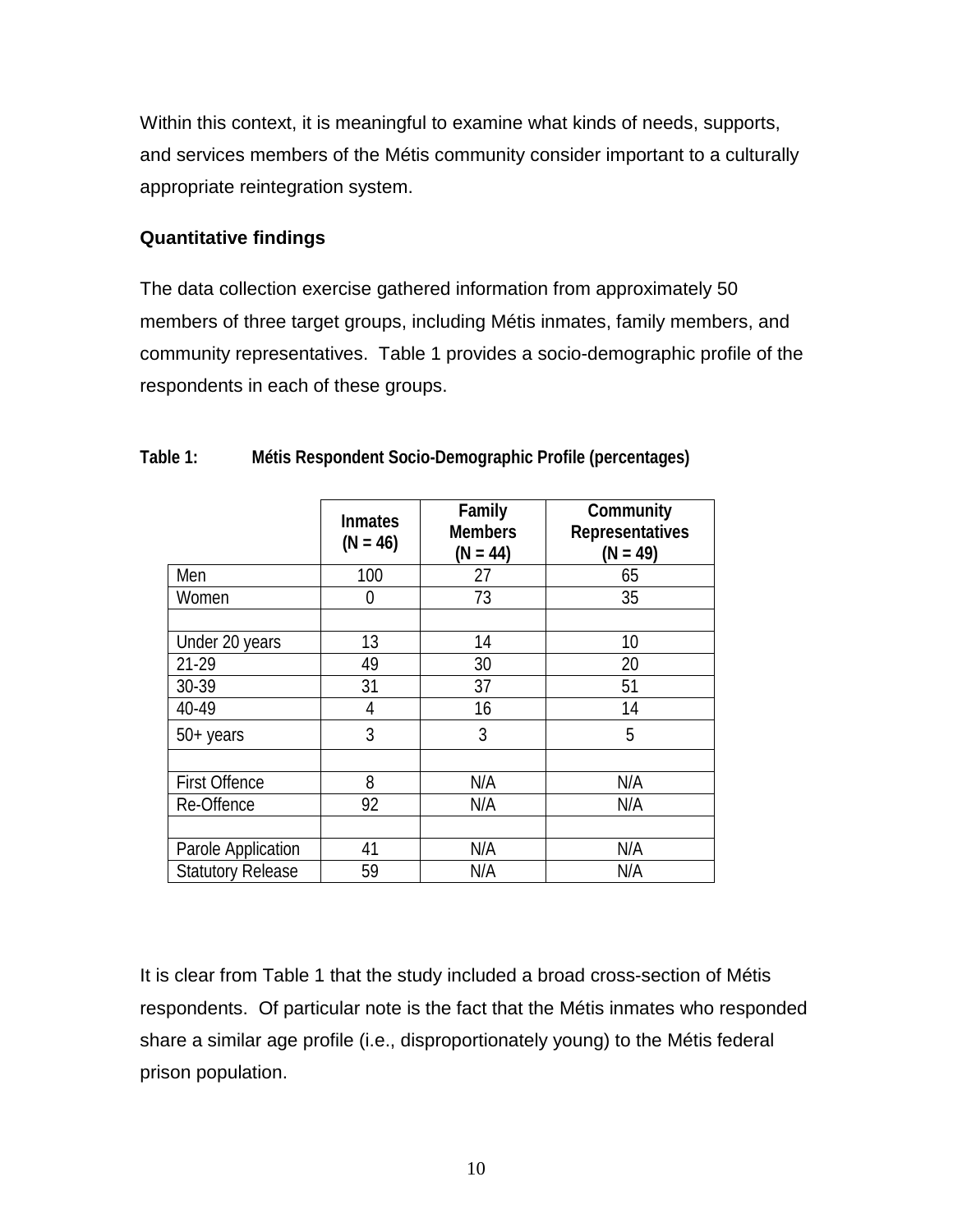<span id="page-15-0"></span>The survey contained two other areas of questions that are worth quantitative displays. These areas included: respondent perceptions of what needs should be addressed to aid the reintegration process, and their views of what Métis services should be developed to assist in this outcome. Tables 2 and 3 display these results.

|                                     | <b>Inmates</b><br>$(N = 46)$ | Family<br><b>Members</b><br>$(N = 44)$ | Community<br><b>Representatives</b><br>$(N = 49)$ |
|-------------------------------------|------------------------------|----------------------------------------|---------------------------------------------------|
| Housing                             | 4                            | 39                                     | 41                                                |
| Employment                          | 85                           | 44                                     | 80                                                |
| Training                            | 35                           | 43                                     | 20                                                |
| <b>Social Support</b>               | 39                           | 41                                     | 16                                                |
| Counselling                         | 41                           | 52                                     | 12                                                |
| Education                           | 50                           | 44                                     | 27                                                |
| <b>Spiritual Services</b>           | 46                           | 30                                     | 43                                                |
| <b>Community Facility</b>           | 41                           | 48                                     | 55                                                |
| <b>Community Parole Supervision</b> | 54                           | 41                                     | 47                                                |
| Prison Liaison                      | 28                           | 48                                     | 37                                                |
| Prison Outreach                     | 48                           | 48                                     | 45                                                |
| <b>Community Liaison</b>            | 41                           | 50                                     | 49                                                |
| Community Outreach                  | 67                           | 39                                     | 59                                                |
| Métis Halfway House                 | 39                           | 48                                     | 67                                                |
| <b>Visitation Assistance</b>        | 0                            | 61                                     | 0                                                 |

#### **Table 2: Perceptions of Needs (percentages)**

In interpreting Table 2, several points deserve noting. First, the referent of the needs identified varies between the respondent groups. The inmates were responding to their personal needs that, if satisfied, would have assisted the reintegration process. The family members were responding to family members needs for support, while the community members were responding to their perceptions of inmate needs. The second point to note is that the percentages in the table add to more than 100% because respondents were able to provide multiple responses.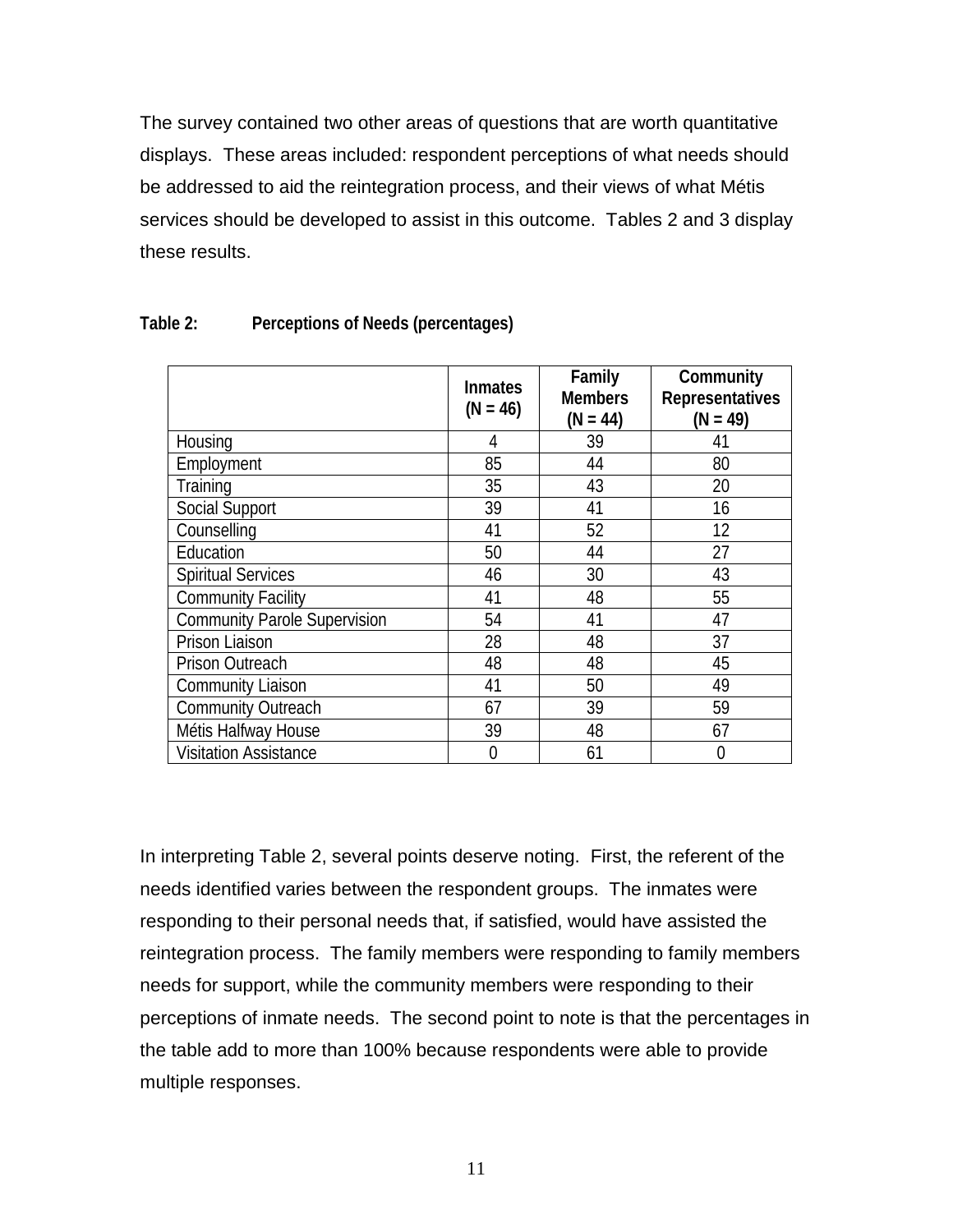Examining Table 2, the similarities and differences between the inmates' reports of their needs and community representatives' perceptions are interesting. Both parties show strong consensus that employment support is a high priority, while there is considerable consensus that spiritual services, community services and parole supervision, prison outreach, community liaison, and community outreach are important needs. On other issues, however, the reports of inmates differ substantially from the perceptions of community representatives. Housing is the most dramatic example. This need was identified as important by only 4% of inmates, but by 41% of community representatives. This disparity is a topic requiring further inquiry. Likewise, there was a considerable difference between the views of inmates and community representatives with respect to training, social support, counselling, and education. In all of these cases, a larger proportion of inmates considered these needs significant. By contrast, prison outreach and Métis halfway houses were viewed as important to inmate reintegration by a larger proportion of community representatives than inmates. Compared to these two groups, the needs identified by the sample of family members show much more stability. In almost all cases between 40% and 50% of respondents from this group identified the various needs as important. The important exception for family members was the 61% consensus that visitation assistance was an important requirement.

In summarizing Table 2, the top five inmate responses to identified needs included the following:

- Employment assistance with finding a job.
- Community Outreach contact with someone once they were released from prison.
- Community Parole Supervision so those under parole supervision have the opportunity to choose a Métis operated parole office.
- Education to provide them with a stronger basic education.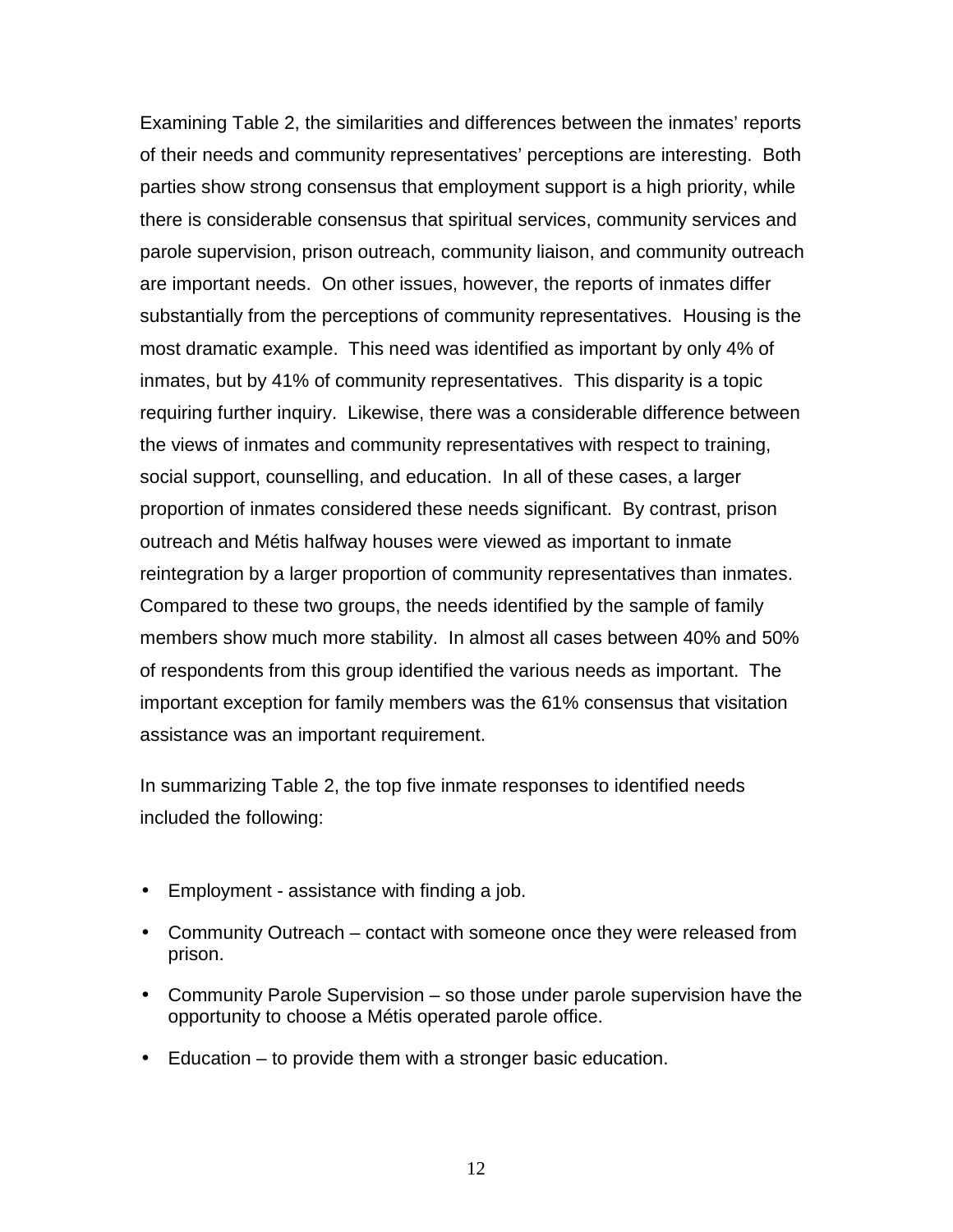• Prison Outreach – contact with someone as they prepared for release from prison.

By comparison, the top family members and community representative responses were:

## *Family Members*

- Visitation Assistance
- Counselling
- Community Liaison
- Community Correctional Facility
- Prison Liaison
- Outreach
- Métis Halfway House

## *Community Representatives*

- Employment
- Métis Halfway House
- Community Outreach
- Community Correctional Facility
- Community Liaison

In addition to needs, respondents from the three respondent groups were asked to identify what Métis services should be developed to assist the reintegration process. These results are summarized in Table 3.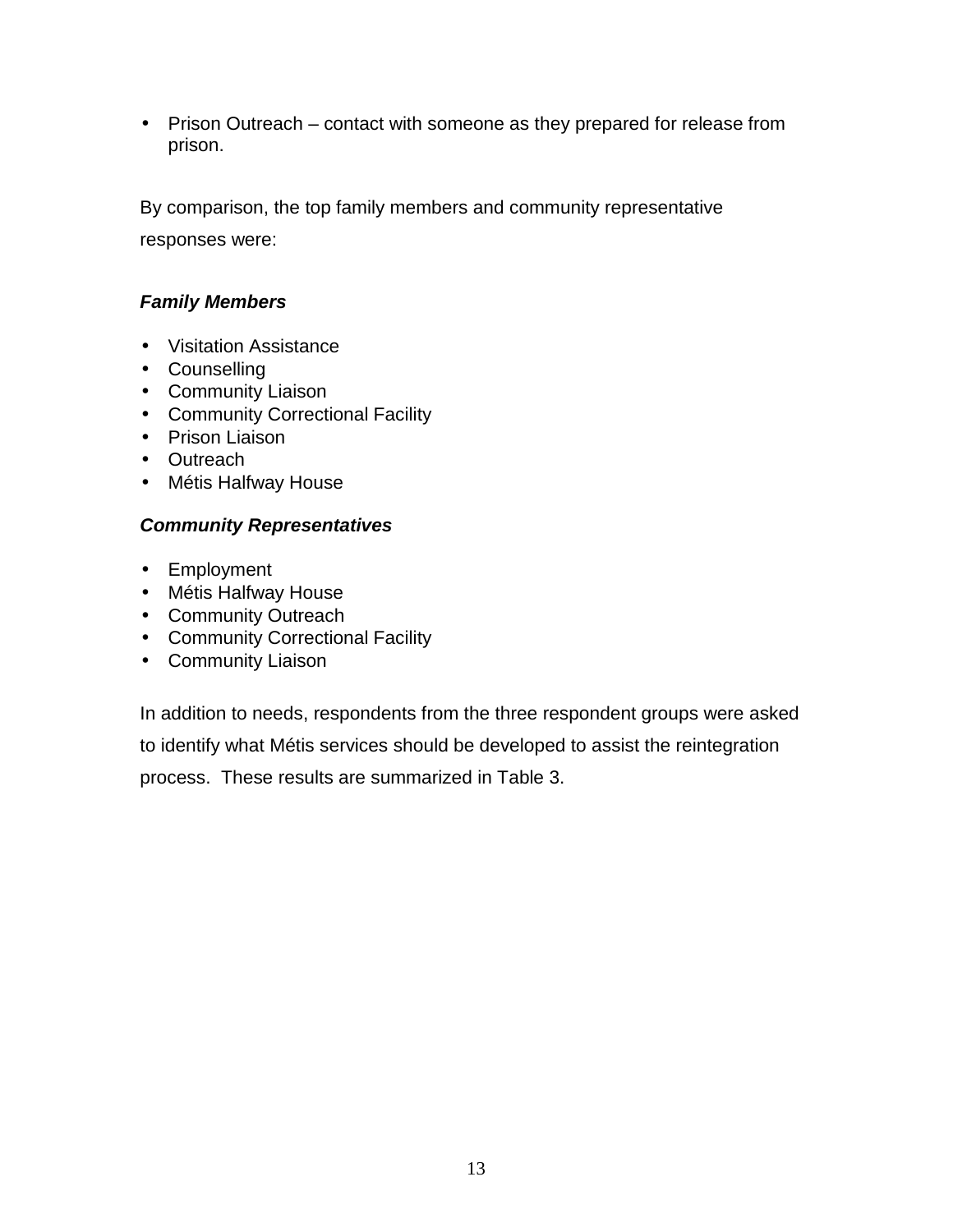|                           | <b>Inmates</b><br>$(N = 46)$ | Family<br><b>Members</b><br>$(N = 44)$ | Community<br><b>Representatives</b><br>$(N = 49)$ |
|---------------------------|------------------------------|----------------------------------------|---------------------------------------------------|
| Person Support            | 39                           | 48                                     | 53                                                |
| <b>Family Support</b>     | 59                           | 55                                     | 55                                                |
| Counselling               | 35                           | 43                                     | 22                                                |
| Finding Jobs              | 87                           | 52                                     | 59                                                |
| <b>Elders</b>             | 57                           | 62                                     | 53                                                |
| Training                  | 22                           | 39                                     | 25                                                |
| Prison Programs           | 37                           | 59                                     | 63                                                |
| Housing                   | 22                           | 43                                     | 12                                                |
| Outreach                  | 52                           | 48                                     | 41                                                |
| Liaison                   | 22                           | 34                                     | 37                                                |
| Apprenticeship            | 44                           | 23                                     | 51                                                |
| Community Parole          | 57                           | 39                                     | 74                                                |
| <b>Community Facility</b> | 57                           | 73                                     | 76                                                |

### <span id="page-18-0"></span>**Table 3: Identification of Métis Services (percentages)**

The results from all three groups show a high degree of consensus about which Métis services are most desirable in assisting the reintegration process. This consensus is seen when comparisons of the top 5 choices among all three groups are observed. These 15 choices are, in fact, distributed among 6 categories. Three of these Métis services include full consensus among the three groups including: Community Facility, Finding Jobs, and Family Support. The other three Métis services (Community Parole, Prison Programs, Elders) were rated highly by two of the three groups.

In summary, all Métis groups surveyed in this study showed substantial agreement about which Métis services would best support the reintegration process. These services include:

- Community Facility a correctional facility operated by the Métis.
- Finding Jobs services to support post-release employment prospects.
- Family Support to assist family members to cope with the absence and transition of their imprisoned relative.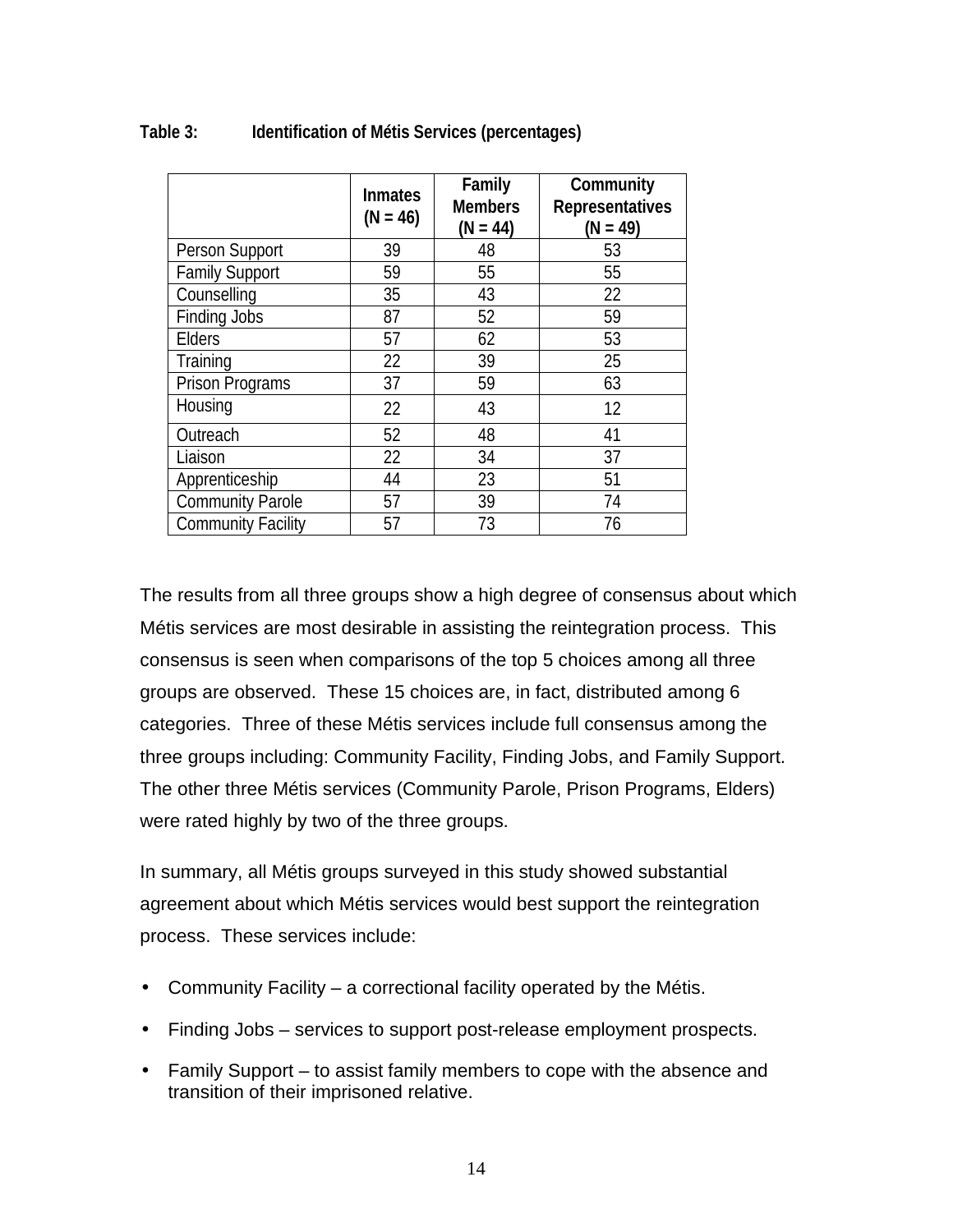- <span id="page-19-0"></span>• Community Parole – parole services controlled by Métis people.
- Prison Programs culturally appropriate programming for inmates.
- Elders Métis Elders to support inmates both during their prison stay and during the post-release reintegration process.

### **Qualitative findings**

The face-to-face nature of the data collection strategy allowed for an in-depth set of discussions to occur with Métis inmates, family members, and community representatives. Such discussions were facilitated through the inclusion of many open-ended questions on the interview schedules. The observations, conclusions, and recommendations identified by Métis respondents were recorded and then organized using a thematic content analysis procedure. The results of this procedure showed considerable consensus among all groups surveyed regarding what types of services would assist the reintegration process. The major ideas generated by this analysis are presented below.

- *Employment facilitation*: There was a strong consensus among the Métis respondents that a central factor in successful reintegration is finding suitable employment shortly after release. Therefore, there is need for an efficient, effective, Métis-operated employment facilitation agency.
- *Correctional facility programming:* Many respondents noted that current correctional facility programs are too short. Moreover, the programs that do exist often do not take account of Métis aptitudes and interests. Finally, it was suggested that ideal programming would involve the inmate through his prison term, through his release, and through his successful reintegration.
- *Family support services*: Family members of inmates suffer substantial disruption, given than so many Métis inmates are in the 18-24 age category. It was noted that many of these families would benefit from culturally appropriate one-on-one support services, including counselling, social activities, and referral/resource services.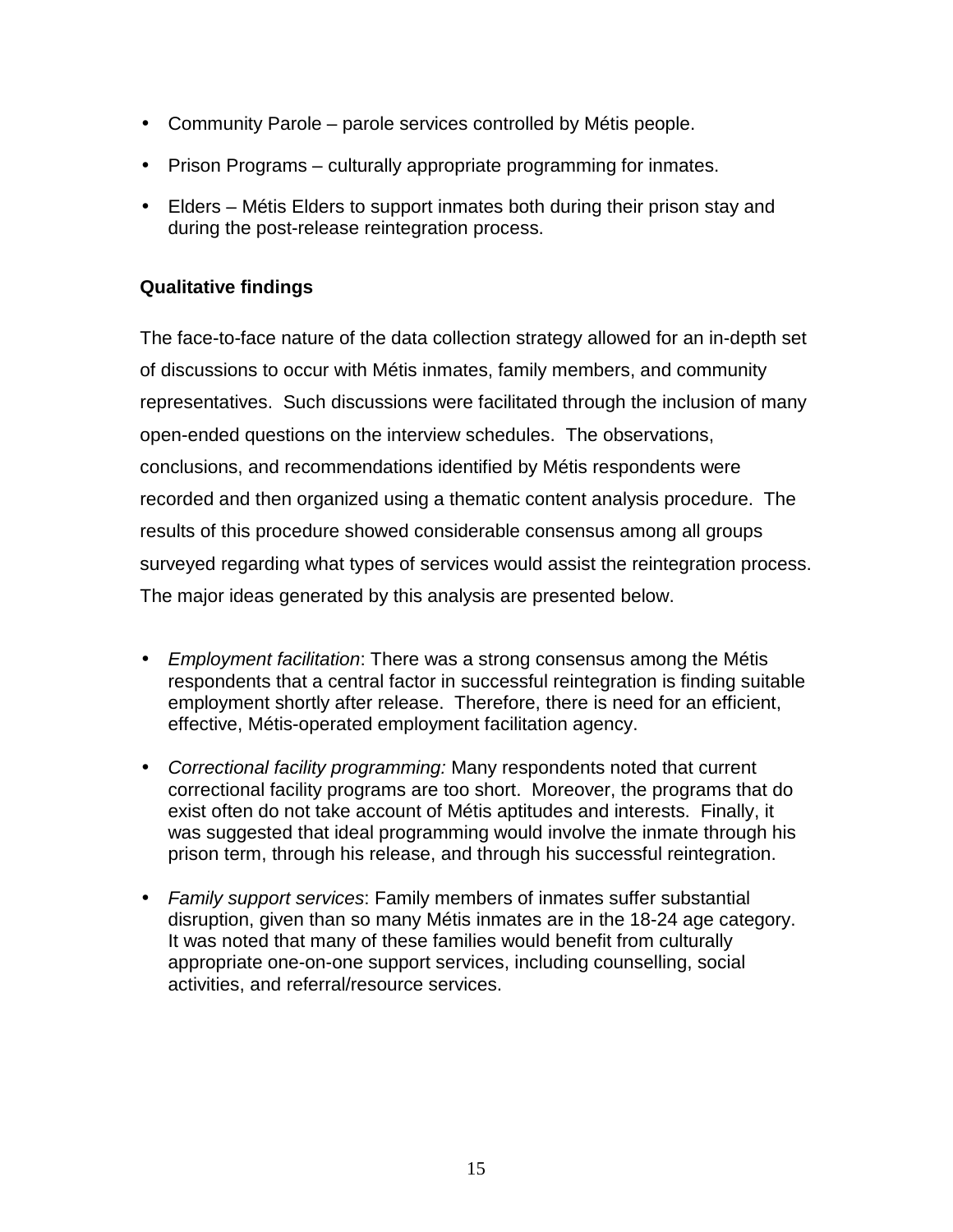- *Visitation and transportation support:* Both inmates and family members often mentioned the difficulties associated with finding transportation to Stony Mountain or Rockwood for visitation. Many visits were cancelled because of transportation problems, and this was a routine source of tension and conflict between family members and inmates.
- *Education and training:* Families whose husband/father is incarcerated report chronic financial difficulties. It was regularly mentioned that if the women head of households could access training and educational services, this kind of support would be welcome.
- *Métis community involvement:* Both the Métis community and Métis inmates expressed the need for an official Métis presence and representation within the correctional facilities. The basic idea is that this presence could help shape program development, support social functions and ceremonies, and provide a liaison with the ongoing activities of the broader Métis community.
- *Incarceration alternatives:* Many respondents expressed the idea that current incarceration practices are neither efficient nor effective. There were several suggestions that serious consideration be given to discussing and identifying alternatives to incarceration.
- *Spiritual/cultural incorporation:* During the course of the interviews it became evident (especially from the Elders) that there is a substantial cultural divide between the way Métis view the reintegration process and the current organization of the correctional system. Current practices are based on the idea that individuals should change themselves to fit existing organizational arrangements. By contrast, the Métis view is that healing and reintegration begin by bringing the spirit back into the body and helping individuals find out who they are.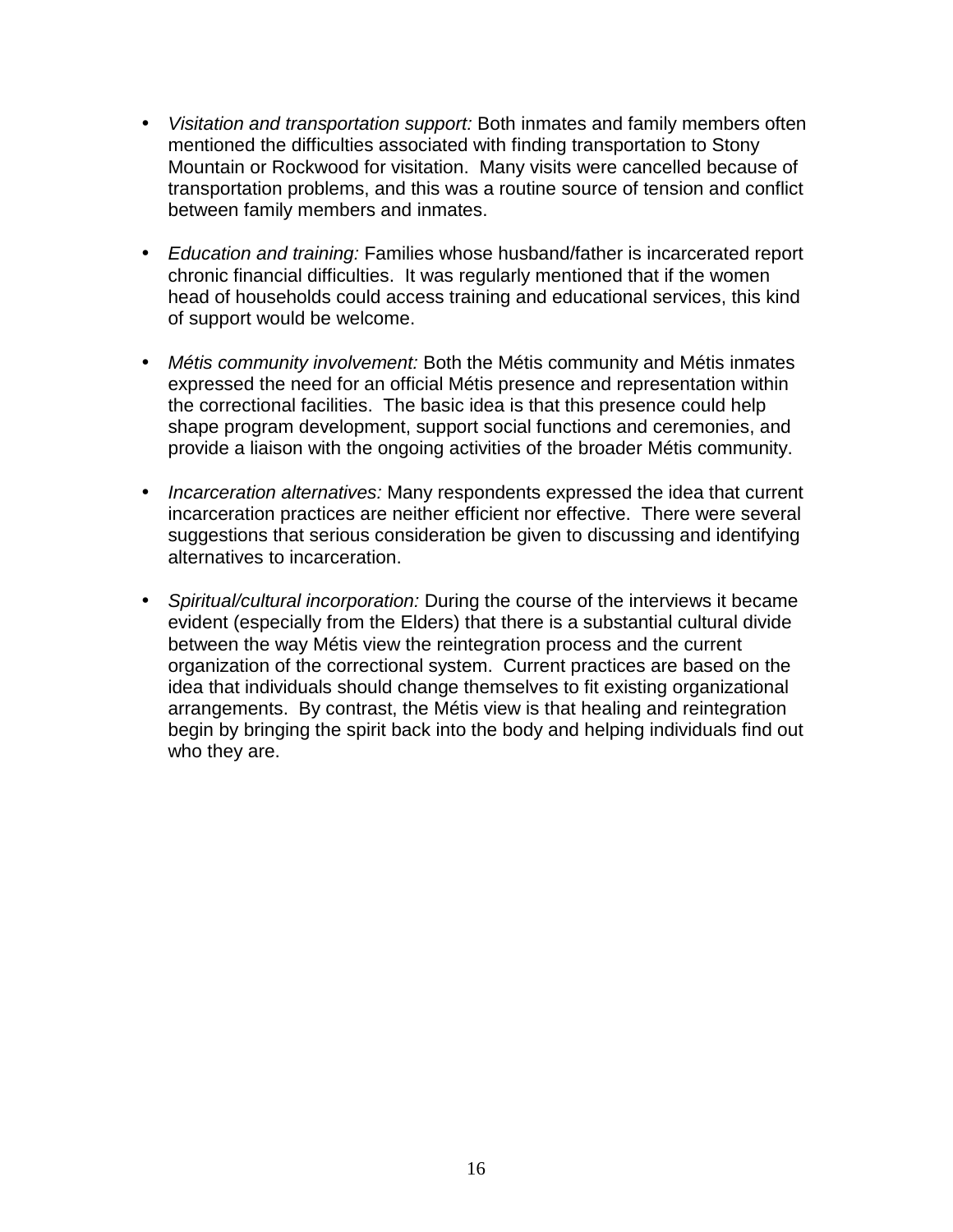### **CONCLUSIONS AND RECOMMENDATIONS**

<span id="page-21-0"></span>A review of the evidence shows that the Métis are over-represented in Manitoba's federal prisons. This over-representation is particularly acute in the family-formation age categories (18-24 years). Moreover, socio-demographic projections indicate that in the near future this Métis over-representation will become even more exaggerated. In short, with respect to the federal incarceration system in Manitoba, the Métis present a serious and growing justice system challenge

This expanding challenge on the demand side is not being addressed on the supply side. Information provided by a broad cross-section of service providers who assist inmates during and after their incarceration shows that almost no Métis-specific programming is in place. This misalignment between the extensive needs of Métis inmates and their families and the limited resources available reduces the chances of successful community reintegration. The recognition of the lack of a comprehensive, Métis-specific approach to inmate reintegration is not restricted to official agencies; Métis inmates, their families and community representatives all share concerns about the need for Métis-specific services.

In conclusion, it is useful to identify the principal recommendations supported by the evidence from this investigation.

- 1. There is a strong need to develop for supports and services that are Métisspecific – i.e., tailored to the needs and culture of Métis people.
- 2. *During incarceration, both inmates and their families need support* if the probability of successful reintegration is to be enhanced.
- 3. *After release, supports and services need to be available to both individuals and their families*.
- 4. Within prison there is a strong *need for programming that addresses issues of substance abuse and violence/anger management*.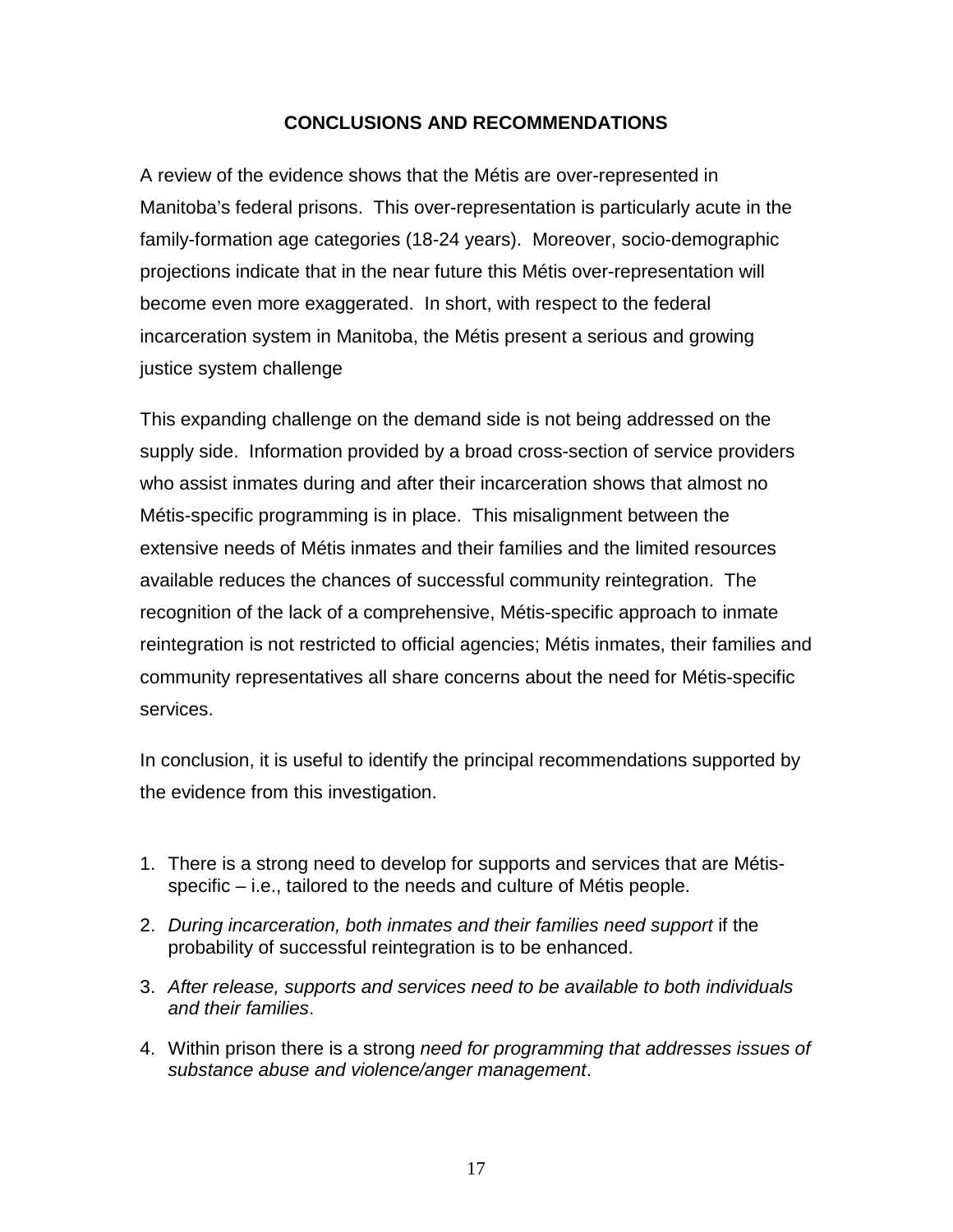- 5. Both prevention and reintegration are tied to successful employment; so *job search and retention strategies are essential*.
- 6. Obtaining and retaining jobs is highly correlated with training and educational credentials. *Programs within and following prison need to offer credible education and training alternatives* for Métis inmates.
- 7. Incarcerated offenders and their families typically have multiple deficits; dealing with such a complex constellation of problems would best be approached through *participation in a Métis-operated healing centre*.
- 8. The criminal justice system is often viewed as imposing "others' justice", since Métis inmates typically experience alienation from current correctional processes. A strong Métis *presence in operating correctional facilities and parole services* might help reduce this social distance.
- 9. While in prison, Métis inmates feel cut-off from their local communities. *Stronger family and Elder visitation programs* might help keep inmates connected to their communities.
- 10. A lack of self-esteem and disconnection from Métis culture are often identified as leading to crime and inhibiting the reintegration process. *Métis culture and spirituality needs to have a much stronger presence* in prison and post-prison life.
- 11. Inmates and their families often report that the prison experience did little to rehabilitate the Métis offender. This suggests that *alternatives to incarceration might be worthy of exploration*.

These recommendations contain a broad set of ideas. For them to be operational and useful they need to be integrated into a meaningful action plan. Therefore, we propose that the next phase of justice reintegration for Métis people is the *development and implementation of a pilot project*. Such a project should be a multi-phase effort, with each phase including a comprehensive formative evaluation. As an example, such a pilot project might contain three integrated, cumulative phases such as the following:

• Phase 1: Incarceration Support – that could include Elders providing cultural, spiritual, emotional, and family contact support to inmates and a Family Support Worker to assist inmates' families.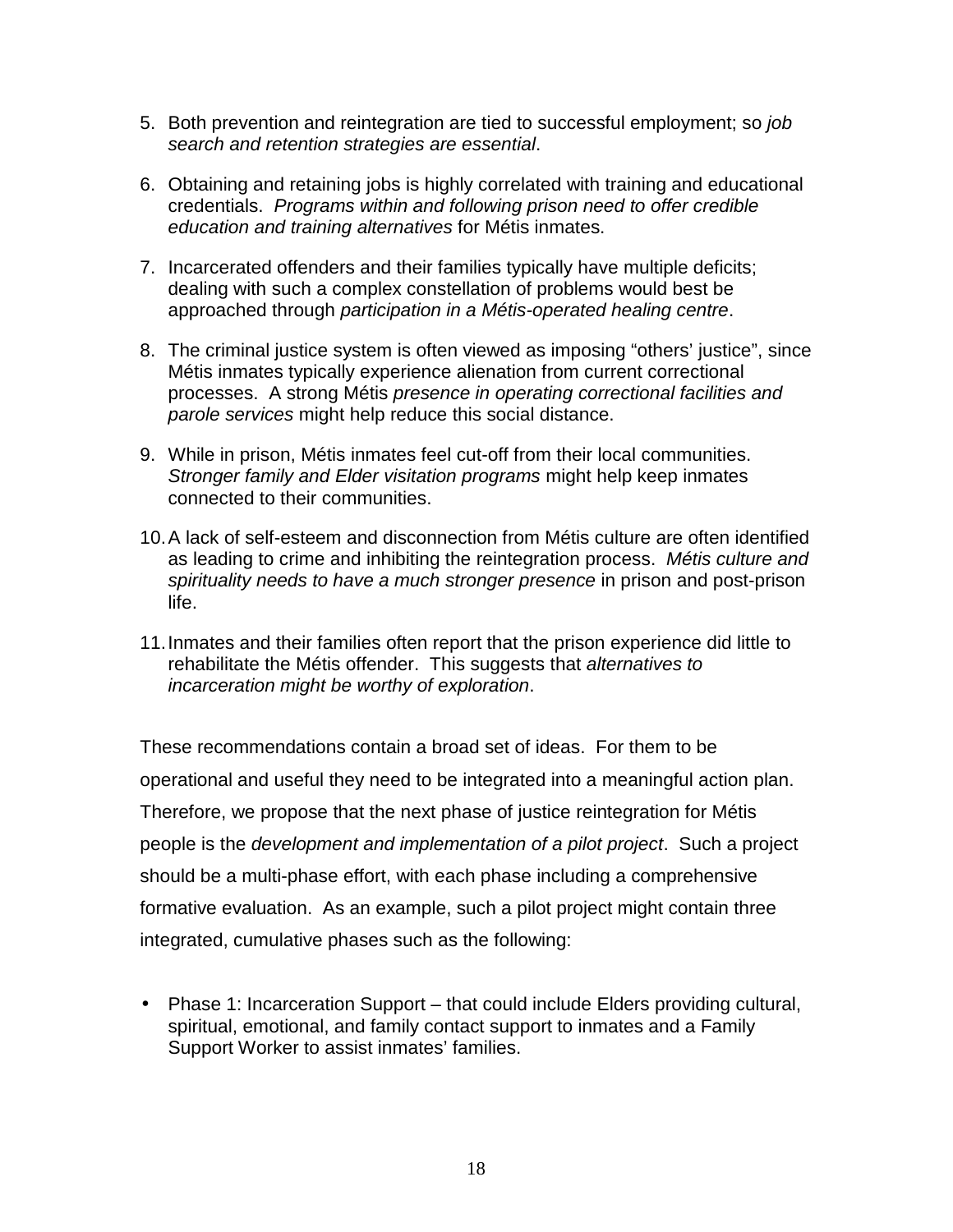- Phase 2: Parole Support that could include Métis parole officers with knowledge of Métis interpersonal, community, and cultural dynamics providing reintegration facilitation.
- Phase 3: Wellness Services that could provide an integrated, multistakeholder package of Métis-specific services such as including rehabilitation, family visitation, family support, probation, education/employment counselling, etc.

This type of approach would constitute a next meaningful step in providing the Métis with the kinds of cultural specific justice reintegration services they need and deserve.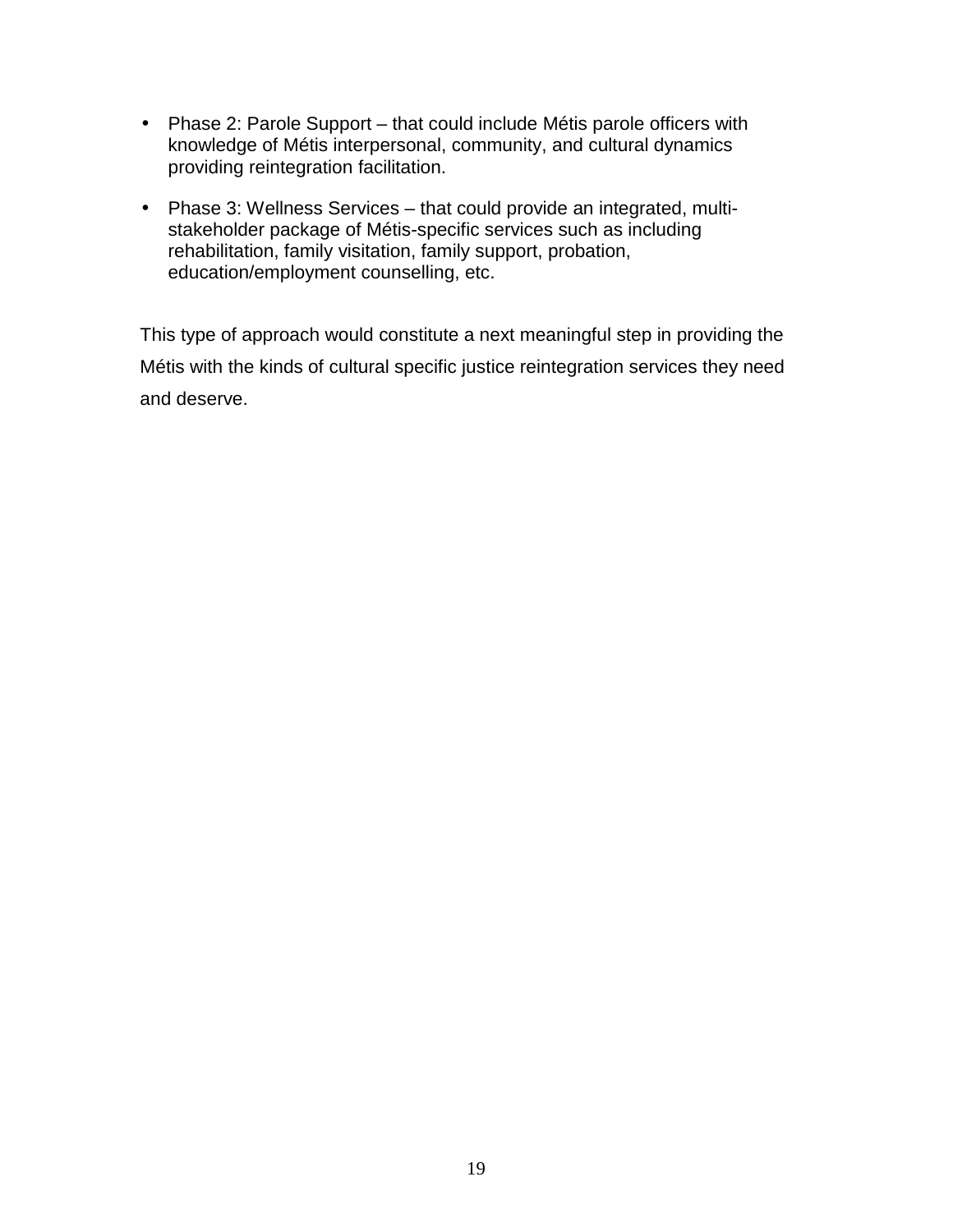## **APPENDIX A SERVICE PROVIDERS**

- <span id="page-24-0"></span>• Elizabeth Fry Society of Manitoba
- United Church Halfway House
- John Howard Society Restorative Resolutions/Restorative Community **Reintegration**
- Community Ministry with Ex-Offenders
- Youth Bail Management Program (YBMP)
- Community and Youth Correctional Services
- Community Release Centre
- Aboriginal Ganootamaage Justice Services of Winnipeg
- Salvation Army Correctional Services
- Adult Correctional Services
- Manitoba Justice Initiatives Youth Corrections
- Manitoba Youth Centre Aboriginal Culture Programming
- Opportunities For Independence Alternative Therapeutic Programming

## **SUMMARY RESPONSES TO QUESTIONS**

- A. What services does your organization offer to its clientele?
- B. Of those services offered are any for Aboriginal peoples specifically? If so, what components of traditional teachings are incorporated into the programs?
- C. Are any of the Aboriginal programs Métis specific?

## **1. Elizabeth Fry Society of Manitoba**

- A. The Elizabeth Fry Society of Manitoba is a non-profit organization "that actively seeks to reduce the number of women and girls involved with the Criminal Justice System". About 80-90% of their clientele Aboriginal/Métis, however, the services they do provide incorporate very little or no Aboriginal components at all. They provide many services such as anger management, individual support counselling, and the basic necessities needed upon their release back into society. The society has identified the need for a halfway house within Manitoba and is currently seeking to fulfil this need, as we are the only province without one solely for women.
- B. No services offered are Aboriginal specific.
- C. No.

## **2. United Church Halfway House**

A. Currently about 60% of the people residing and utilizing the United Church Halfway House services are of Treaty or Métis Status. Unfortunately, they themselves do not incorporate any programs or services with Aboriginal or Métis teachings. However, they utilize the community and connect residents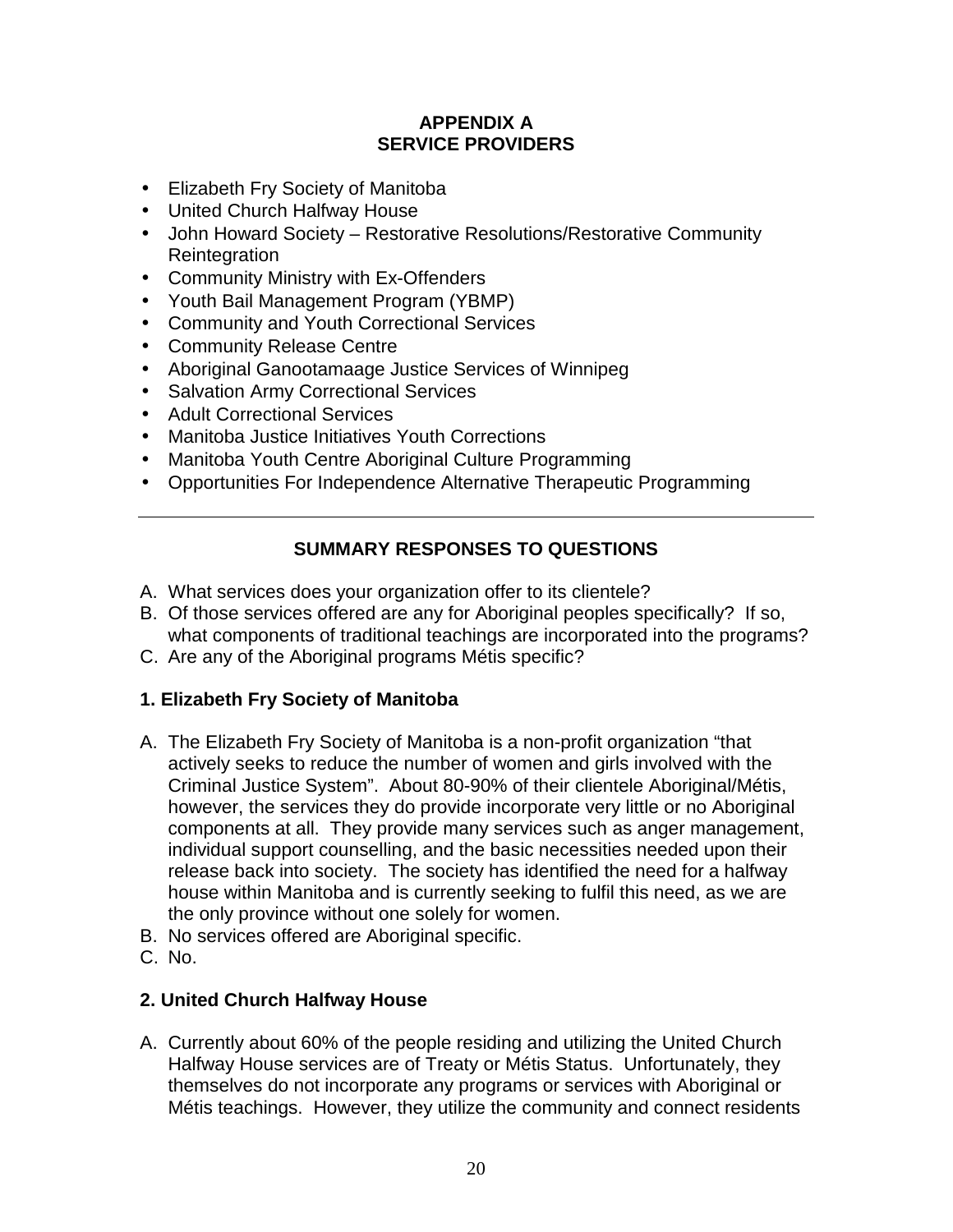with various other Aboriginal organizations. That connection is based primarily on the need they are seeking to fulfill for example addictions. They encourage their residents to improve their life skills whether it is through completion of education or acquiring a job or the necessary training need to be successful in attaining employment. Currently there are three Halfway Houses situated within the Winnipeg sector and they are actively seeking to establish more.

- B. No services offered are Aboriginal specific.
- C. No.

#### **3-5. John Howard Society - Restorative Resolutions/Restorative Community Reintegration**

- A. An alternative to incarceration, this organization serves about 27% of persons who are Aboriginal/Métis. "Restorative Resolutions encourages offenders to take responsibility for their behaviour by taking positive, concrete steps towards repairing the harm they have caused". The majority of offenders are court recommended and are facing an incarceration of six months or more. They go through extensive victim and offender counselling in hopes of repairing the damage caused by the offence whether its restitution or nonmonetary methods such as community work. Being actively involved in the restoration process allows them to rebuild the trust that they have previously lost. The program incorporates three main components: the Victim Component, Social and Criminal History and Recommendations. The Victim Component provides the victim with an opportunity to participate in the case planning of the offender, which leaves the victim with a sense of regaining the control they lost through the violation. As well it provides the victim with an opportunity to participate in mediation services, in-depth victim impact statements and to gain access to information about their violator. The only cases not accepted by this particular organization are cases that include domestic disputes and sexual offences due to the imbalance of power within those particular relationships. The closest Aboriginal component incorporated into their mediation process is the round table talks that are somewhat like healing/sharing circles. This program proves to be successful in restoring harmony and peace within relationships, as its recidivism rates are 1 in 7, which could be related to the interpersonal aspect of the program. Each case worker takes on 40 cases which allows them to engage in more one on one meetings with their clients thus having a greater impact on the offender to change his/her offensive ways. It proves to be a highly effective program that unfortunately does not service many Aboriginal/Métis status persons.
- B. No services offered are Aboriginal specific.
- C. No.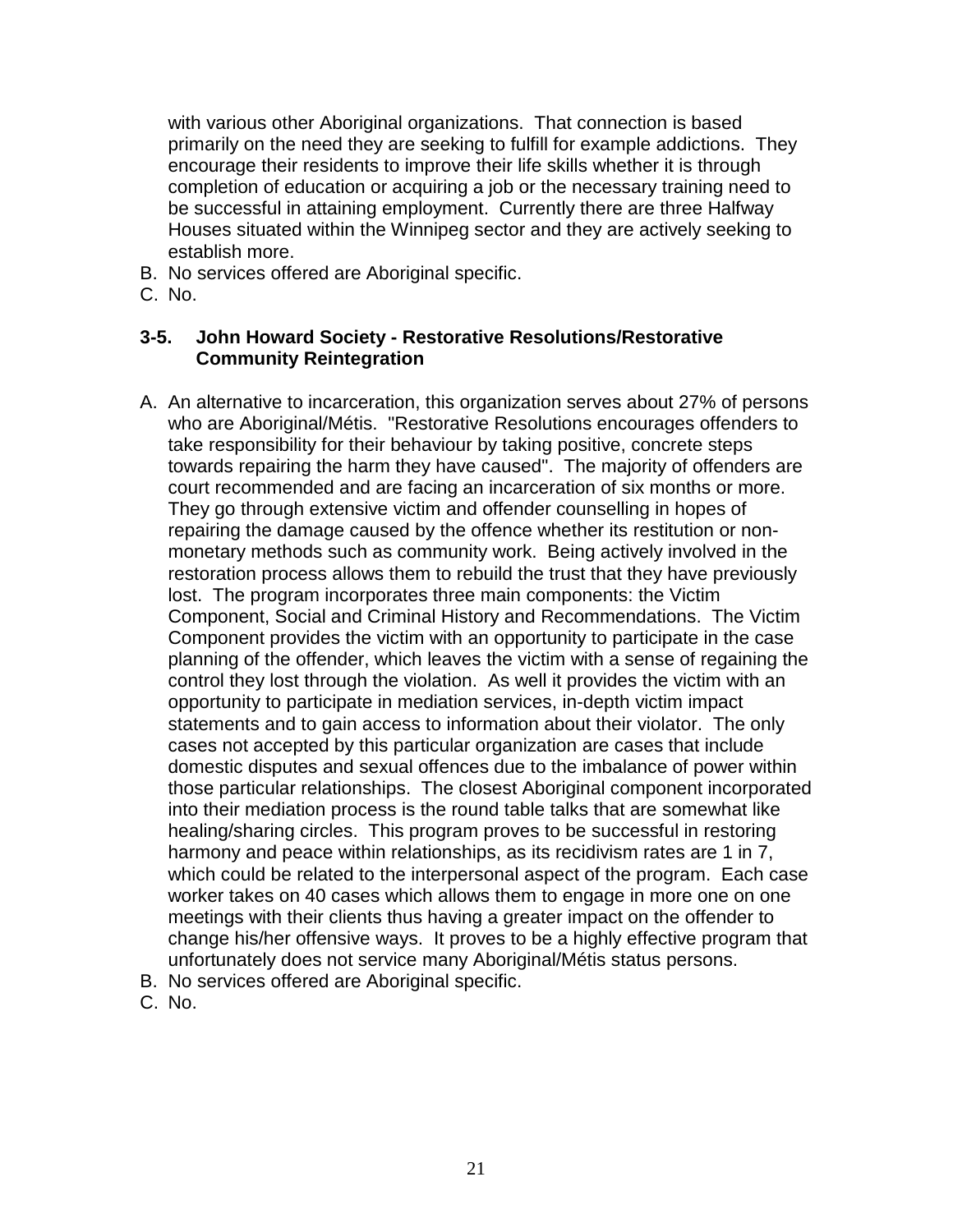## **6. Community Ministry with Ex-Offenders**

- A. "Community Ministry with Ex-Offenders is a Chaplaincy Service revering life as a gift from God. CMEO is committed to the prevention of crime by promoting the quality of life for ex-offenders and their families, without discrimination; providing spiritual, emotional and social supports to those served". CMEO clientele is two-thirds Aboriginal/Métis, sadly none of the services offered embody any Aboriginal teachings. This organization provides not only spiritual healing through religious preachings and discussions but also provides its clients with counselling services, drop-in centres, gatherings for meals and advocacy/program referrals.
- B. No services offered are Aboriginal specific.
- C. No.

## **7. Youth Bail Management Program (YBMP)**

- A. "Research indicates that community-based options to detention are more effective in preventing further criminal involvement than custodial dispositions and this is one of the key, guiding principles of the Youth Bail Management program". YBMP's key principle is to ensure that the youth is held accountable for their behaviour and utilizes the community's services other than custodial options to ensure a healthy and safe rehabilitation of the offender. This program is offered only to Winnipeg Youth where bail supervision is specified. The three major components to the YBMP are Community options, Intake and Evaluation and finally intensive Supervision. Intensive supervision that includes exceptions that the offender must oblige to, curfew monitoring, reporting in person to the Youth Bail Worker and followup family contacts that the YBW (Youth Bail Worker) conducts monthly. The goal of the program is to reduce the amount of time the youth offender spends in detention (pre-trial). The percentage of Aboriginal youth (Métis or Status) recommended to this program was low. Which therefore correlates with the high number of our youth incarcerated.
- B. No services offered are Aboriginal specific.
- C. No.

### **8. Community and Youth Correctional Services - Intensive Support and Supervision Program (ISSP)**

A. On November 16,1994 the ISSP program began in order to better meet the needs the youth correctional clientele. "The program provides a continuum of core reintegration and aftercare services that complements those intervention initiatives found to be the most effective in working with young offenders". The program looks to prevent the relapse of deviant behaviour to ensure the youth is a law-abiding citizen while at the same time ensuring community safety. It attempts to achieve such by identifying the criminogenic factors that aid in facilitating the deviant behaviour. This program is available to two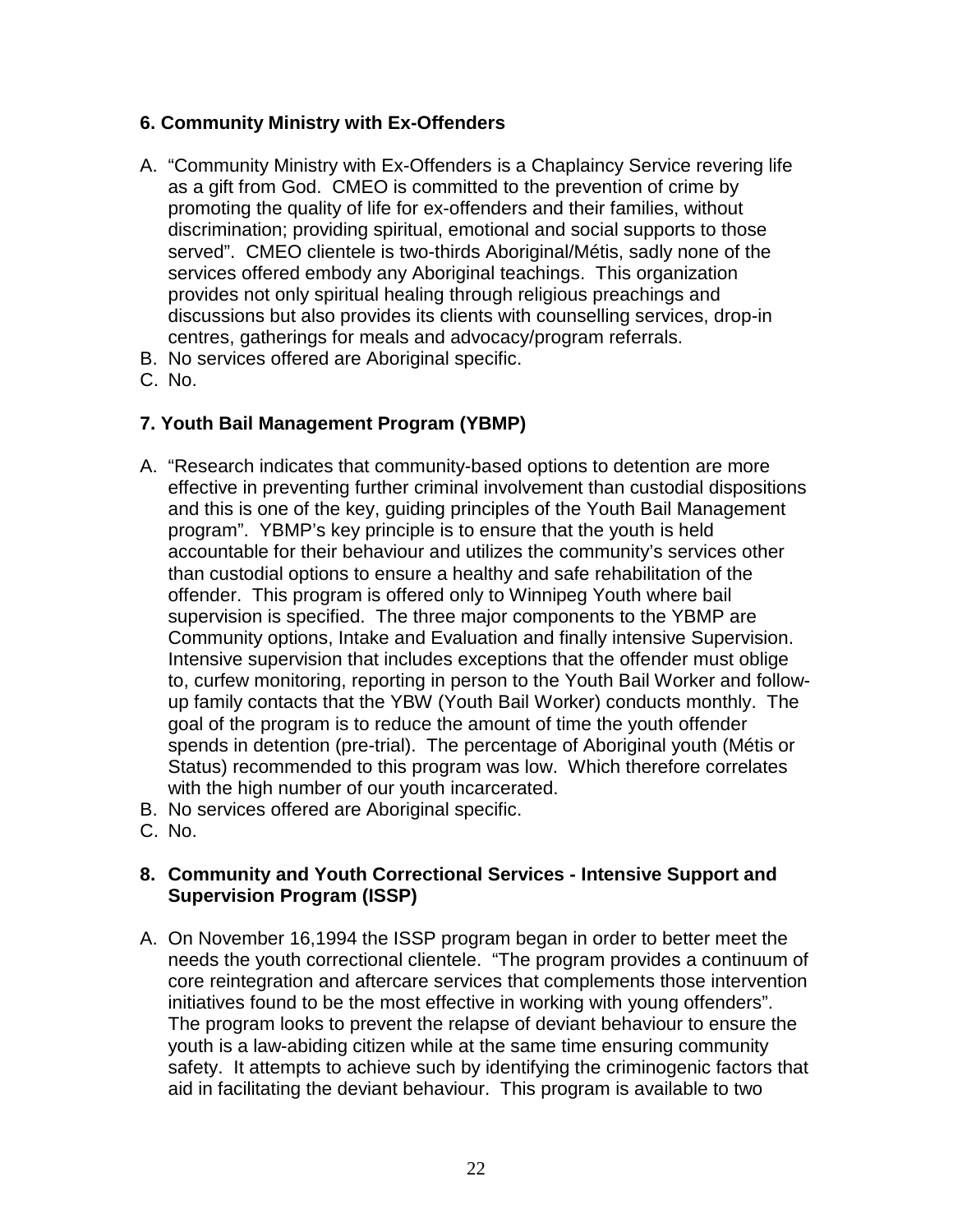specific targeted groups. The first group is youth who have been granted temporary releases for reintegration purposes. The second group of targeted clientele was the young offenders who have been discharged from custodial facilities and are bound by supervised probation orders.

- B. No services offered are Aboriginal specific.
- C. No.

### **9. Community Release Centre**

- A. Located in the industrial sector of Winnipeg the Community Release Centre serves about 900 offenders with about 75% of them being of Aboriginal decent (Treaty or Métis). This facility serves primarily as a check-in depot for parolees to meet their probation orders. Upon speaking with an employee the major need identified for ex-offenders in their perspective is support. Support being having someone to talk to, to help them reintegrated back into society. Its not just having programs that will change their deviant ways its giving them the emotional, spiritual and mental support that will eventually lead them to a healthier lifestyle.
- B. No services offered are Aboriginal specific.
- C. No.

### **10. Aboriginal Ganootamaage Justice Services of Winnipeg Inc. - Community Circle Diversion Program**

A. Ganootamage is a divisional program that is an alternative to incarceration and therefore is a "before the court" process. Its primary goal is to "restore communities through the use of Aboriginal Justice by healing people's broken spirit relationship". Program referral is primarily done by the Crown Attorney's office however, volunteering to enter the program is common as well. This program not only works in repairing the offenders broken spirit but to also restore the victims broken spirit depending if they are involved in the healing process. The program involves the offender, the victim and the community as well by holding forums. Upon speaking with the elder of Ganootamaage the biggest need she identified as our people needing was ADVOCACY. She stressed this specifically for the Métis for the simple fact that they have a greater struggle face than any other race. The Métis are classified as Aboriginal peoples but yet fail to have the rights that are granted to them by being Aboriginal. Therefore they have to fight harder to get the support they need that other Aboriginal peoples automatically receive. Yet the Elder stressed that the struggle is not only within the Aboriginal sphere, Métis people struggle in the dominant society as well. Where in Western society they are accepted as the stereotypes (typical 'Indians' abusing the system) that have been circulating for years and years about them that makes Western society reluctant to help out. Again ADVOCACY is the biggest need for our people that this elder stressed.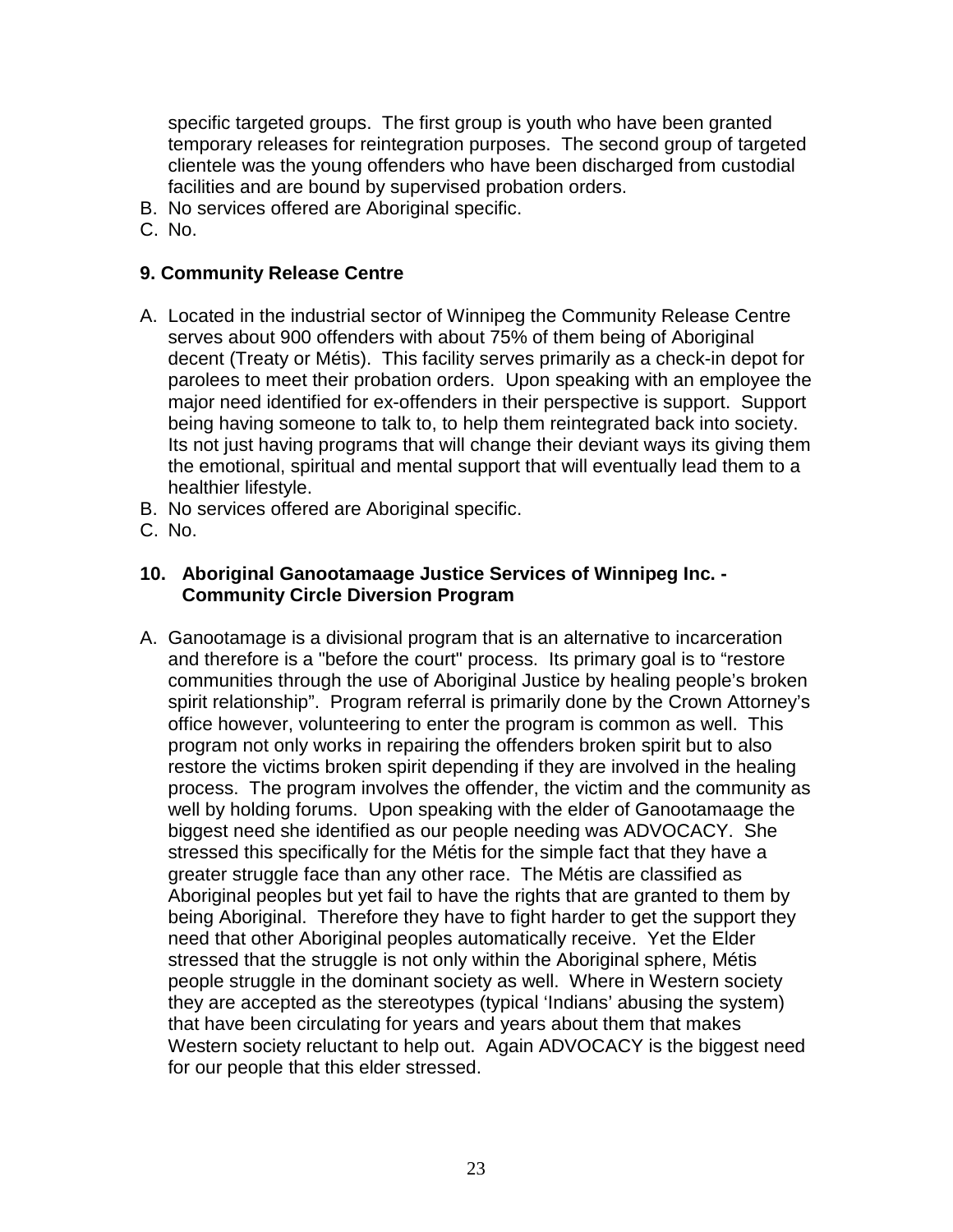- B. All services offered are Aboriginal specific. Traditional teachings incorporated into the programs are healing/sharing circles, smudges, sweat lodges, feasts, and community forums.
- C. No Métis-specific services even though a need for it was identified.

## **11. Salvation Army - Correctional Department**

- A. The Salvation Army offers a variety of services to people in need but none are directed to any group of peoples based on race, culture or religion specifically. An example of a program offered by the Salvation Army is the Prostitution Diversion program where they take girls off the streets to properly feed and cloth them and most importantly to give them a rest. They also introduce the girls to services and programs that are available out there for them, basically to show that there are other pathways accessible to them. Other programs offered are the Fine Option and Community Service program and John School.
- B. No services offered are Aboriginal specific.
- C. No.

## **12. Adult Correctional Services**

A. Adult Correctional Services offer a variety of programs directed to Aboriginal peoples specifically. The programs are utilized throughout the province of Manitoba and in the Correctional Facilities as well. Many are in partnership with the previously interviewed organizations for example the Aboriginal Ganootamaage Justice Services of Winnipeg. One may find many of these programs within Urban Manitoba however many are operating throughout Aboriginal Communities across Manitoba. The following is a list of such programs:

**Northern Aboriginal Justice Strategy:** This is a joint program involving Manitoba Justice and Manitoba Keewatinowi Okimakanak Inc. (MKO). It consists of 2 components: 1) an Aboriginal Magistrates Court, and 2) Community Justice Workers. The Aboriginal Magistrate Court involves Aboriginal Magistrates attending at 9 First Nations communities to deal with matters such as bail hearing, remands and the applications of fines in certain types of offences. It is intended to reduce the number of cases on the regular court dockets and reduce the length of time for cases while providing services in the local language. The Community Justice Workers work in conjunction with the Aboriginal Magistrates Court to develop community-based alternatives for offenders including community services, restitution and mediation.

**Aboriginal Court Worker Program:** The Aboriginal Court Worker Program is a joint project of the Government of Canada and the Government of Manitoba. Aboriginal Court workers provide services to Aboriginal people in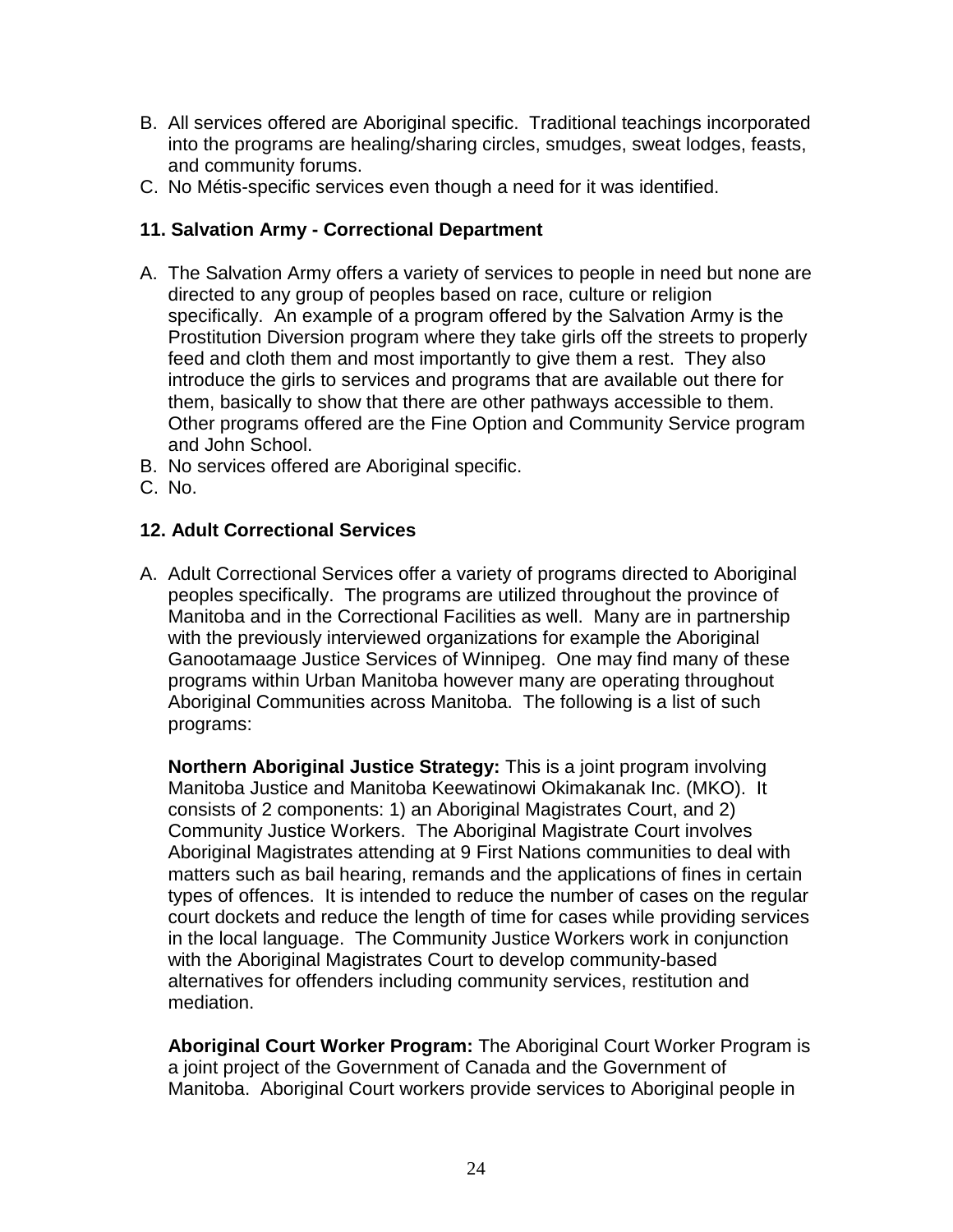the criminal court system. These services include obtaining legal counsel for Aboriginal accused, dealing with communications problems and helping to contact relatives, social service agencies of Aboriginal agencies. There are 13 Aboriginal Court Workers providing services in 57 Manitoba courts.

**Aboriginal Youth Justice Committees:** Youth Justice Committees are designated to assist in any aspect of the *Young Offenders Act*. They are typically involved in crime prevention and applying alternative measures to youth who have been diverted from court or formal charge. Alternative measures may include community services, restitution, repairs to property, apologies and other reparative actions. Of the approximately 65 Youth Justice Committees in Manitoba, approximately 19 are in Aboriginal Communities.

**St. Theresa Point Aboriginal Youth Court:** This program was implemented in 1989 and was designed by and for the St. Theresa Point First Nation. A multidisciplinary community resource team reviews youth offenders cases and recommends dispositions which are applied by local officials and followed up by a case manager. Dispositions may include restitution, community services work, counseling by elders and curfews.

**Sentencing Circles:** Sentencing circles have been used in a number of Aboriginal communities such as Hollow Water and Pukatawagan First Nations. They enable the victim, the offender, their families and concerned community members to provide input into the sentencing process before a judge sentences the offender.

**Hollow Water Community Holistic Circle Healing:** This program is jointly funded by the Government of Canada and the Government of Manitoba to provide a comprehensive response to sexual abuse in the Aboriginal communities of Hollow Water First Nation, Aghaming, Seymourville and Manitgotagan. Seven local workers, trained in sexual abuse intervention, provide assistance and counselling to sexual abused victims, offenders and their families.

**Aboriginal Centre Community Legal Aid Office:** This Legal Aid Office is located in the Aboriginal Centre in Winnipeg and provides culturallyappropriate legal services to Aboriginal people in the city. It also provides resolutions that emphasize Aboriginal conflict resolution methods for legal disputes, criminal and family law cases.

**First Nations Family Justice Protocol:** Manitoba Keewatinowi Okimakanak Inc. (MKO) and the Awasis Child and Family Services Agency of Northern Manitoba have developed a protocol to develop alternative ways of addressing family justice issues in northern Manitoba communities. The Ministers of Aboriginal and Northern Affairs, Family Services and Housing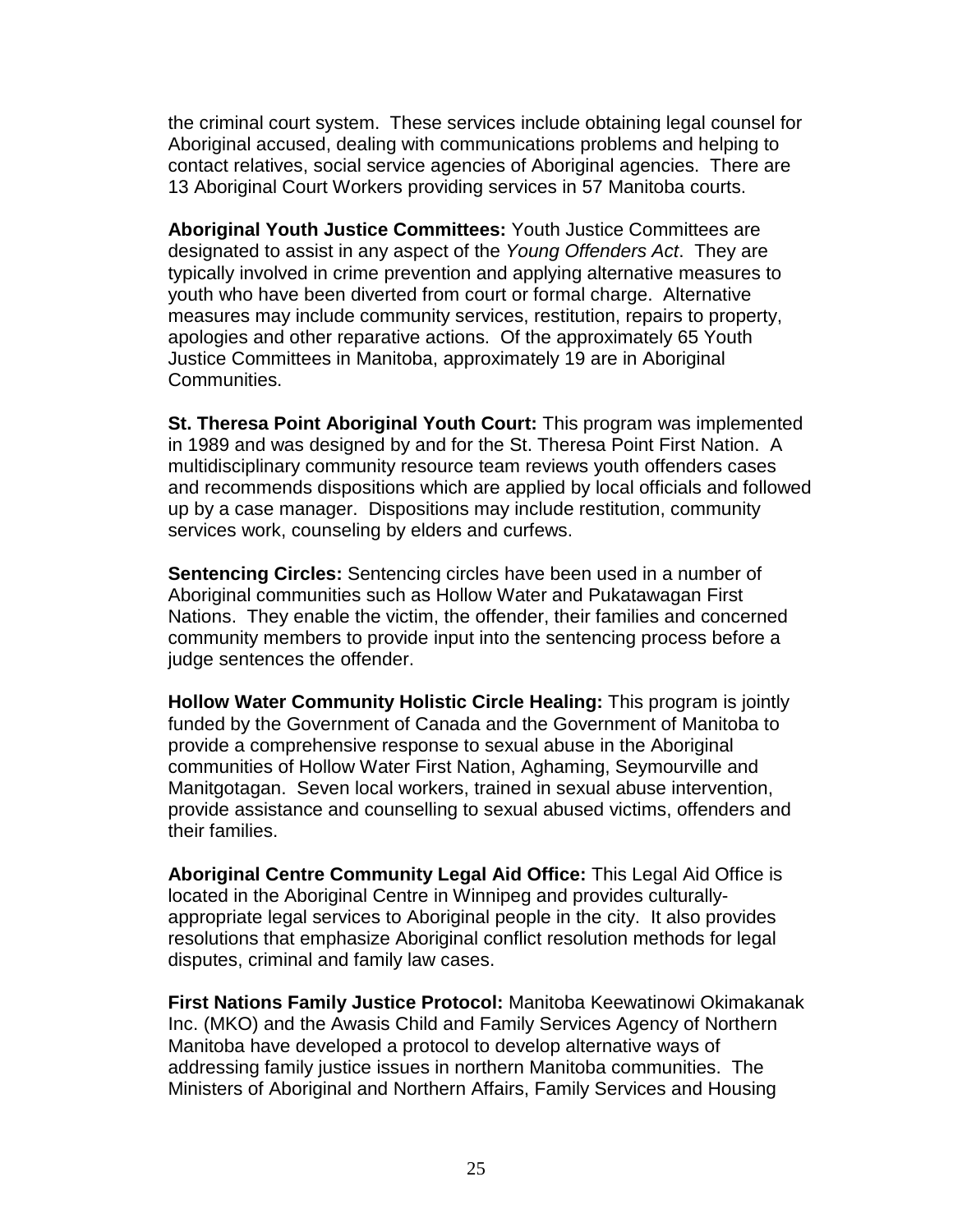and Justice have signed a partnership protocol agreement with Awasis and MKO to participate in the development of this new model. The major focus is on Mee-noo-stah-tan sessions, which are a meditation approach to addressing family justice and child protection issues. The use of local magistrates in the communities is also proposed for consent judicial matters and specific functions under The Child and Family Services Act.

**Aboriginal Justice/Restorative Justice Working Group:** This working group was established to improve the co-ordination of services to Aboriginal people in the justice system and to review proposals dealing with Aboriginal justice issues. It consists of representatives from Courts, Corrections, Policy and Planning and Public Safety Branches of Manitoba Justice as well as the RCMP, Winnipeg Police Service and Native Affairs Directorate.

**Urban Sports Camp:** The Urban Sports Camp is a community-based leisure time activity program for children and youth in the inner city of Winnipeg and is funded by Manitoba Justice. It is designed to provide a recreational outlet for Aboriginal and Non-Aboriginal children and youth in order to encourage avoidance of involvement with street gangs and criminal activity.

**Winnipeg Native Alliance Outreach Program:** Manitoba Justice has provided funding to enable the Native Alliance of Winnipeg to make presentations and outreach to inner city schools and youth correctional centres. These presentations and outreach are targeted at current and potential gang members.

**Child Find Manitoba Ganawenimig Program:** Manitoba Justice has provided funding to assist Child Find Manitoba in providing information and educational programs to prevent children and youth from becoming runaways. This initiative is targeted at Aboriginal children and youth. It is designed to present the dangers of running away from home and positive alternatives.

**Northern Justice Conference:** Manitoba Justice has worked with First Nation community of Waywayseecappo to establish an Elder Panel to deal with justice issues. The Elders Panels sits with the Provincial Court in Waywayseecappo and provides advice and recommendations on sentencing. The Elders Panel also speaks with victims, offenders, and their families in an attempt to resolve disputes in formally within the community.

**Aboriginal Policing Initiatives:** Manitoba Justice supports a number of Aboriginal policing initiatives in Manitoba. Of the 63 First Nations communities in Manitoba, First Nation policing is being provided to 5 communities. The Government of Manitoba is reviewing policing issues in other Aboriginal communities with a view to expanding this initiative. The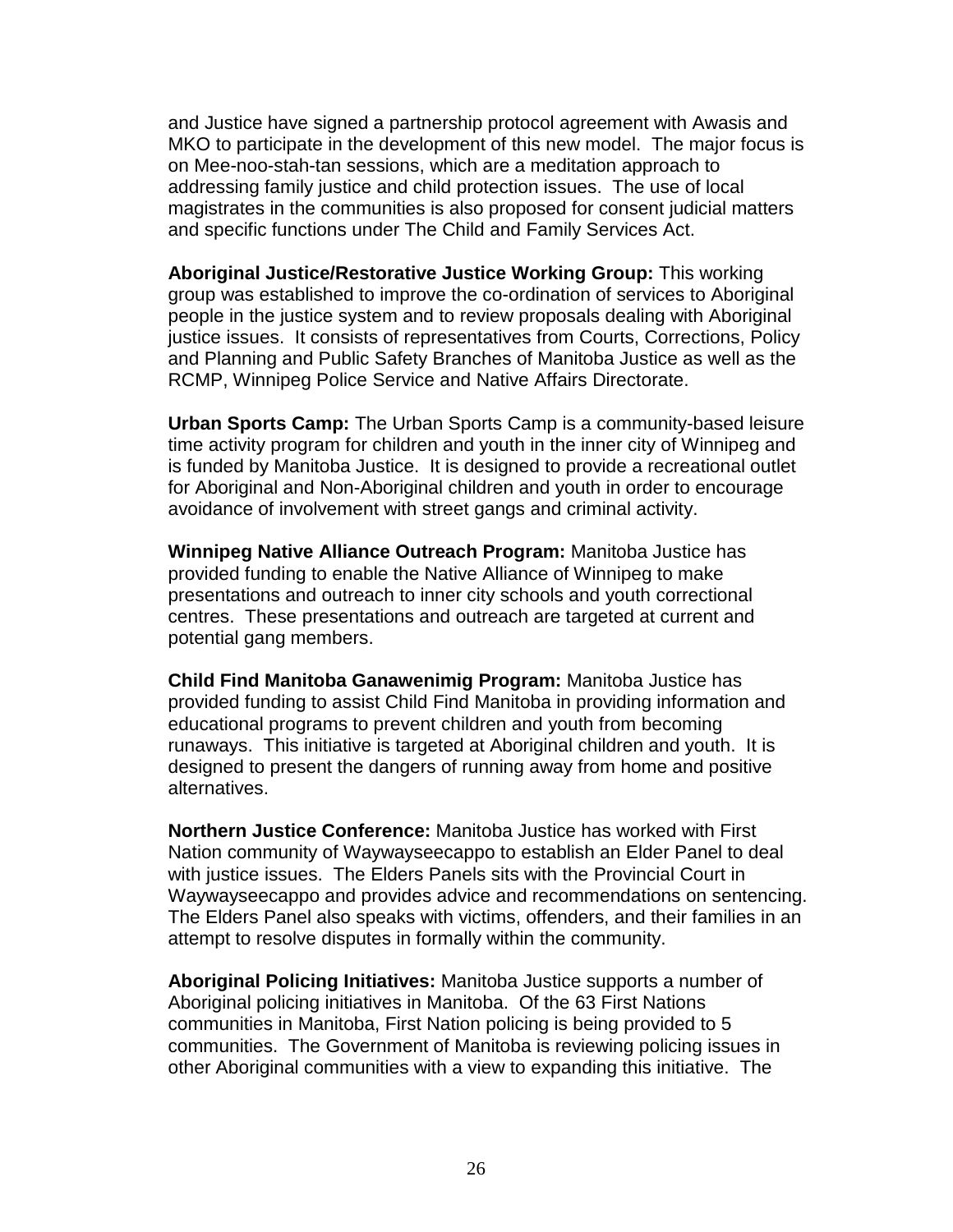support of Aboriginal policing initiatives has been strengthened by the appointment of a Director of Aboriginal Policing in Manitoba Justice.

**Aboriginal Recruitment and Staff Training Programs:** The Corrections Division of Manitoba Justice has undertaken to increase its level of affirmative action staff, in particular Aboriginal staff. Strategies to achieve that objective include allowing Aboriginal job applications to be interviewed in their home communities; including an Aboriginal staff member on job interview panels; screening job bulletins by Aboriginal staff to ensure that the content is clear and understandable; and the publication of job bulletins in the Aboriginal media. Corrections is also participating in the Manitoba Civil Services Commission's Aboriginal Management Training Program to enable Aboriginal staff to obtain supervisory and management training.

**Community Participation Agreements with Aboriginal Communities:** The Corrections division of Manitoba Justice has established Community Participation Agreements with approximately 20 First Nations communities to perform selected community correctional services such as probation supervision.

**Aboriginal Elders:** Elders are engaged in each of Manitoba's correctional facilities to provide culturally-appropriate spiritual counselling and programming (sweat lodge, smudging and sweet grass ceremonies) to Aboriginal offenders. Many Community Corrections offices across the province also engage elders to provide Aboriginal culture context to intervention programs such as the Partner Abuse Term program. The Aboriginal Spiritual Caregivers Group have identified a Vision Statement which includes the delivery of Aboriginal traditional teachings, culture, values and spirituality as well as cross-culture training for Corrections staff.

**Fine Options/Community Services Order Resource Centres:** These centres are located in approximately 50 Aboriginal communities in Manitoba. Staff from those communities administer Fine Option and Community Services Order on behalf of Corrections.

**Ototema:** Ototema is a mentor program for female young offenders. This program is designed to address young female offenders' need for social support while also meeting the requirements of a probation order. In this program the mentor relationship continues to be fostered and supported after the expiration of the probation order, unlike the majority of programs initiated by the Corrections Division.

**Neecheewam:** The Neeecheeewam program is joint Family Services-Corrections program designed to provide an intensive placement experience for Family Service wards who are on probation and are gang members.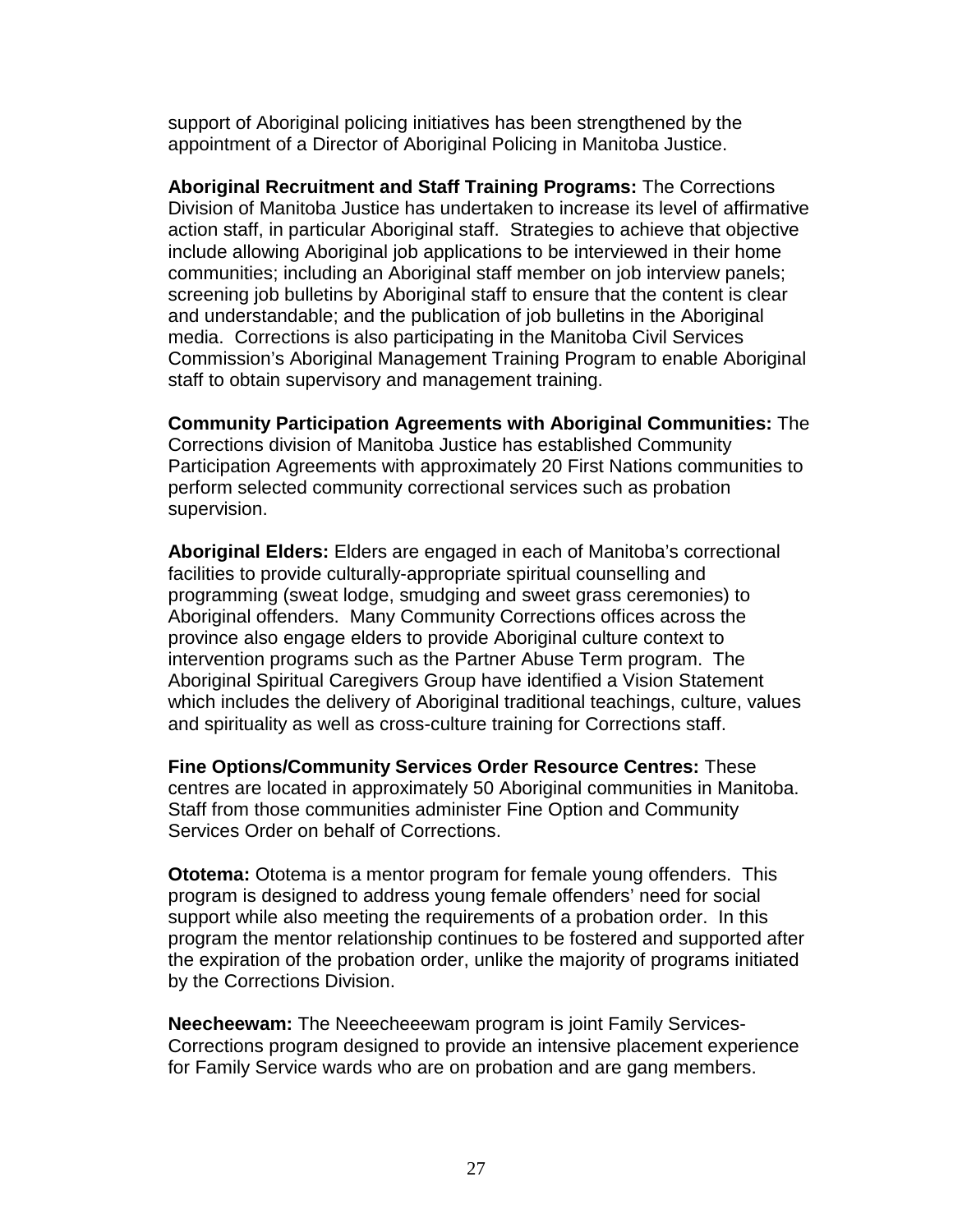Corrections provides anti-criminogenic programming, case management and regular consultation.

**Aboriginal Ganootamaage Justice Services of Winnipeg (AGJSOW):** AGJSOW (formerly Aboriginal Legal Services of Winnipeg) was a tripartite project involving the Government of Canada and the Government of Manitoba and the Aboriginal Council of Winnipeg (ACW). ACW has assigned its responsibilities under the tripartite agreement to AGJSOW, which is an incorporated body. Although AGJSOW is funded by government, it programming and service delivery are directed and provided by an Aboriginal organization. AGJSOW is designed to divert Aboriginal accused from the criminal justice system and enable them to reintegrate into society through healing/action plans which address the needs of the crime victim, accused and their families. AGJSOW operates out of the Aboriginal Centre at 181 Higgins in Winnipeg.

**CP.1879 (formerly Mediation services of Winnipeg):** CP.1879 is a diversion program for both Aboriginal and non-Aboriginal youth. It is funded by the Government of Manitoba and AGJSOW. It is similar to AGJSOW but exclusively targets youth who have been charged with criminal offences. C.P.1879 operates under the auspices of Mediation Services and is located in their offices at 583 Ellice Avenue in Winnipeg.

**Pitama:** Pitama's goals is to raise to the forefront the identified needs and concerns of Manitoba Justice's Aboriginal staff.

**Roseau River Youth Work Corps:** To support the planning stage of the Youth Work Corps and a facility for at youth risk to develop social, educational, vocational and spiritual skills.

**Aboriginal Regional Diversion Program:** The initiative is in partnership with the Manitoba Métis Federation and Justice Canada. This program will provide a diversion that uses community sentencing alternatives, and restorative justice approaches to provide a culturally-sensitive approach for Aboriginal people in conflict with the law.

- B. Yes, in total Adult Correctional Services offer as many as 23 Aboriginal specific programs.
- C. None of the 23 Aboriginal specific programs incorporate Métis culture.

## **13. Manitoba Justice Initiatives Youth Corrections**

A. "Crime rates and problems that are associated with crime have long been a concern of Aboriginal communities and the Justice system that serves them". In response to that concern there are various Aboriginal specific programs throughout Manitoba for youth just the same as for the Adults. An example of an Aboriginal Youth orientated program is the Roseau River Youth Work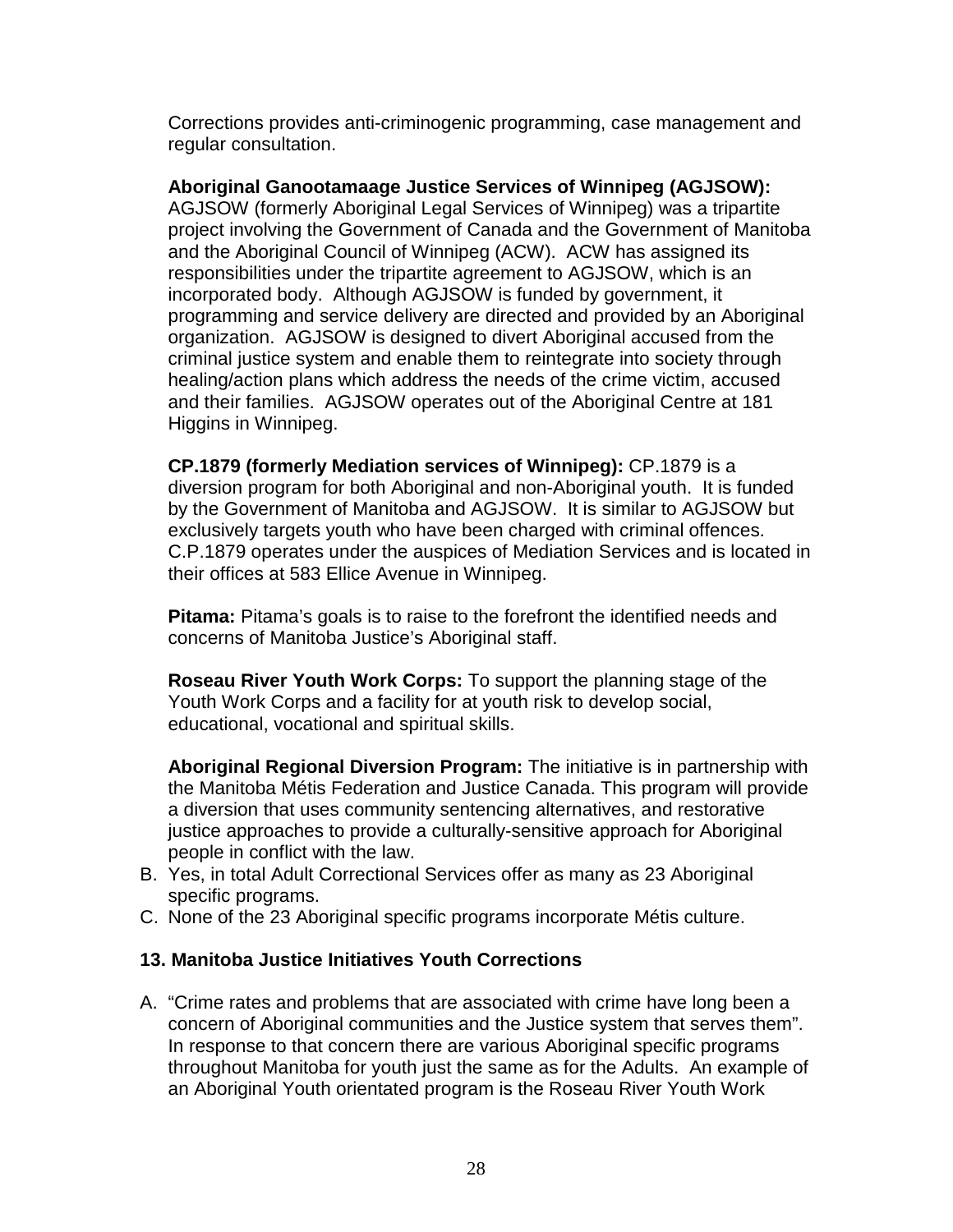Corps. "A facility for at risk youth to develop social, educational, vocational and spiritual skills".

- B. Yes, throughout Manitoba there are 11 Aboriginal specific programs.
- C. None of the programs offered are Métis specific.

#### **14. Manitoba Youth Centre Aboriginal Culture Programming**

- A. Serving about 600 residents, MYC incorporates an extensive Aboriginal Culture component into its programs. This past year many activities and ceremonies were organized for the youth to attend all of which were successful. MYC brings instructors into the facility to teach various activities such as the making of Star Blankets, teaching Aboriginal dialect, sweatlodges, naming ceremonies, Art Programs, and the teaching of drumming and Pow Wow songs to name a few. Many if not all programs taught or directed by the on-site Elder that is easily accessible.
- B. Yes, Manitoba Youth Centre incorporates an extensive Aboriginal-specific component into its programs.
- C. None of the Aboriginal programs incorporate a Métis component.

#### **15. Opportunities For Independence Alternative Therapeutic Programming**

- A. "Opportunities for Independence, Inc. is a non-profit organization dedicated to the development and delivery of community-based programs specifically geared towards developmentally disabled adults who are in conflict with the criminal justice system, or are at risk of becoming in conflict due inappropriate behaviors". Opportunities offer a variety of services that are highly supportive for its clientele. There is residential placement, vocational training, problem solving and social skills as well as the delivery of programs to help them deal with their deviant behavior. "The client must be in conflict with the law, or at risk of becoming in conflict with the law. An order of Probation, Parole, or an assessment of risk as provided by the referring agent is required at the time of referral".
- B. No programs or services offered are Aboriginal specific.
- C. None.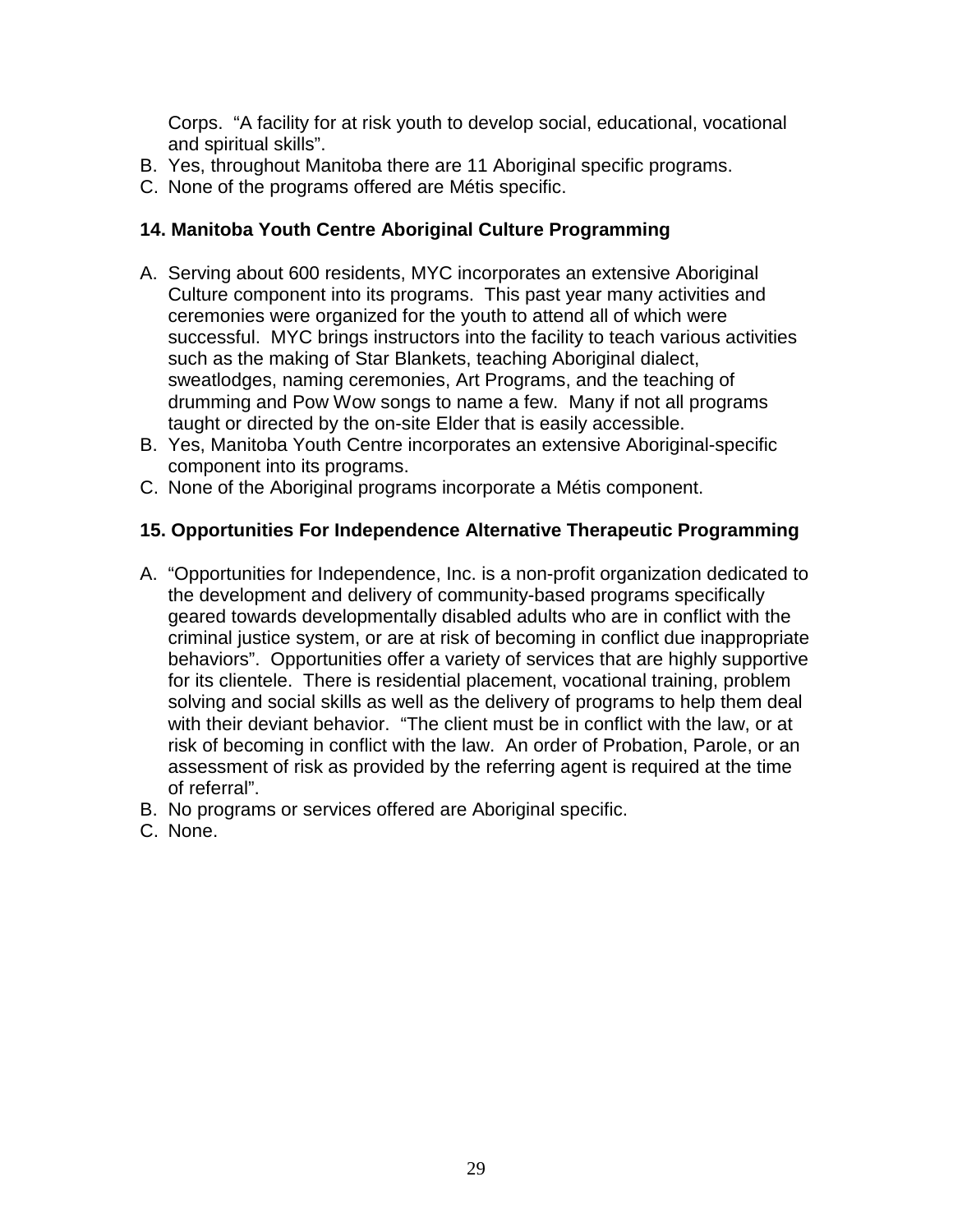#### <span id="page-34-0"></span>**APPENDIX B The Métis Population in Federal Prisons in Manitoba - A January 2000 Snapshot Prepared by Research Branch, Corrections Services Canada**

## **Ethnicity**

|                                   | <b>Métis</b> | <b>Other</b><br>Aboriginal | Non-<br>Aboriginal | <b>Total</b> |
|-----------------------------------|--------------|----------------------------|--------------------|--------------|
| <b>Stony Mountain</b><br>(Medium) | 53 (21%)     | 87 (34%)                   | 117 (46%)          | 257 (100%)   |
| Rockwood (Minimum)                | 20 (14%)     | 42 (28%)                   | 86 (58%)           | 148 (100%)   |

#### **Age**

|       | <b>Métis</b> | <b>Other</b><br>Aboriginal | Non-<br>Aboriginal | <b>Total</b> |
|-------|--------------|----------------------------|--------------------|--------------|
| 18-24 | 29%          | 26%                        | 15%                | 21%          |
| 25-34 | 38%          | 40%                        | 31%                | 35%          |
| 35-44 | 19%          | 23%                        | 33%                | 27%          |
| $45+$ | 14%          | 10%                        | 22%                | 17%          |

## **Sentence Length**

|                     | <b>Métis</b> | <b>Other</b><br>Aboriginal | Non-<br>Aboriginal | <b>Total</b> |
|---------------------|--------------|----------------------------|--------------------|--------------|
| Under 4 years       | 49%          | 53%                        | 49%                | 50%          |
| 4 to $<6$ years     | 29%          | 23%                        | 19%                | 22%          |
| $6$ to $<$ 10 years | 16%          | 19%                        | 18%                | 18%          |
| 10 years or more    | 14%          | 5%                         | 15%                | 10%          |

#### **Major Offence**

| <b>HAPL</b> THE    | <b>Métis</b> | <b>Other</b><br>Aboriginal | Non-<br>Aboriginal | <b>Total</b> |
|--------------------|--------------|----------------------------|--------------------|--------------|
| Homicide           | 16%          | 29%                        | 23%                | 24%          |
| <b>Sex Offence</b> | 8%           | 21%                        | 15%                | 16%          |
| Robbery            | 36%          | 32%                        | 36%                | 34%          |
| <b>Drugs</b>       | 25%          | 11%                        | 26%                | 26%          |

### **Rated Risk Level**

|                      | <b>Métis</b> | <b>Other</b><br>Aboriginal | Non-<br>Aboriginal | <b>Total</b> |
|----------------------|--------------|----------------------------|--------------------|--------------|
| Low Risk             | 9%           | 4%                         | 15%                | 15%          |
| <b>Moderate Risk</b> | 53%          | 37%                        | 40%                | 48%          |
| <b>High Risk</b>     | 38%          | 59%                        | 45%                | 48%          |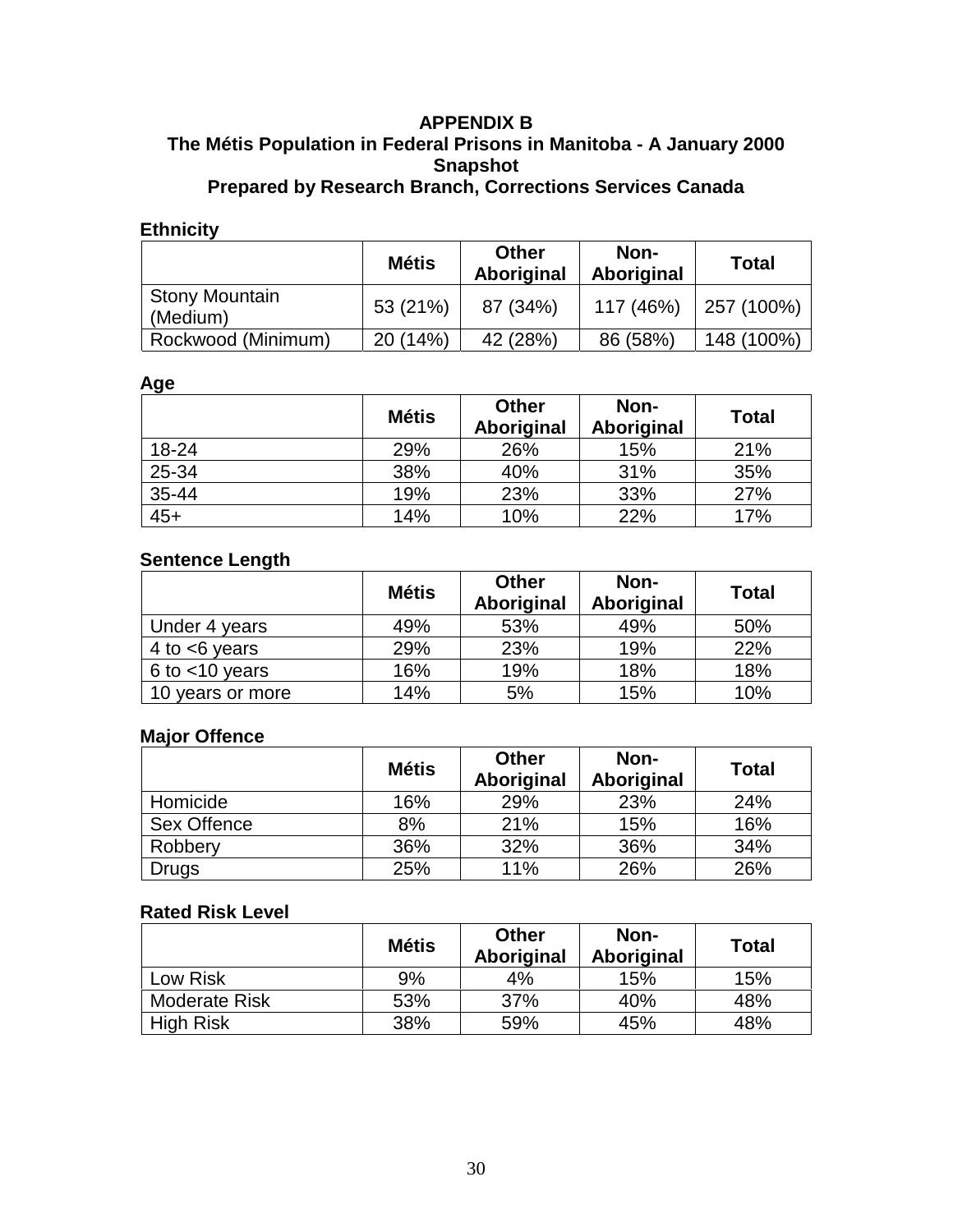## **Rated Needs Level**

| nalua nuuas Euvui     |              |                     |                    |              |  |  |
|-----------------------|--------------|---------------------|--------------------|--------------|--|--|
|                       | <b>Métis</b> | Other<br>Aboriginal | Non-<br>Aboriginal | <b>Total</b> |  |  |
| Low Needs             | 4%           | 2%                  | 13%                | 8%           |  |  |
| <b>Moderate Needs</b> | 51%          | 48%                 | 51%                | 50%          |  |  |
| <b>High Needs</b>     | 45%          | 50%                 | 36%                | 42%          |  |  |

# **Some or Considerable Needs**

|                                | <b>Métis</b> | <b>Other</b><br>Aboriginal | Non-<br>Aboriginal | <b>Total</b> |
|--------------------------------|--------------|----------------------------|--------------------|--------------|
| <b>Employment &amp; Skills</b> | 59%          | 57%                        | 45%                | 51%          |
| Personal/Emotional             | 59%          | 91%                        | 87%                | 89%          |
| <b>Community Functioning</b>   | 22%          | 22%                        | 23%                | 22%          |
| Associates                     | 44%          | 42%                        | 35%                | 39%          |
| <b>Substance Abuse</b>         | 87%          | 92%                        | 69%                | 80%          |
| Family/Marital                 | 27%          | 39%                        | 31%                | 33%          |
| Attitude                       | 20%          | 22%                        | 34%                | 27%          |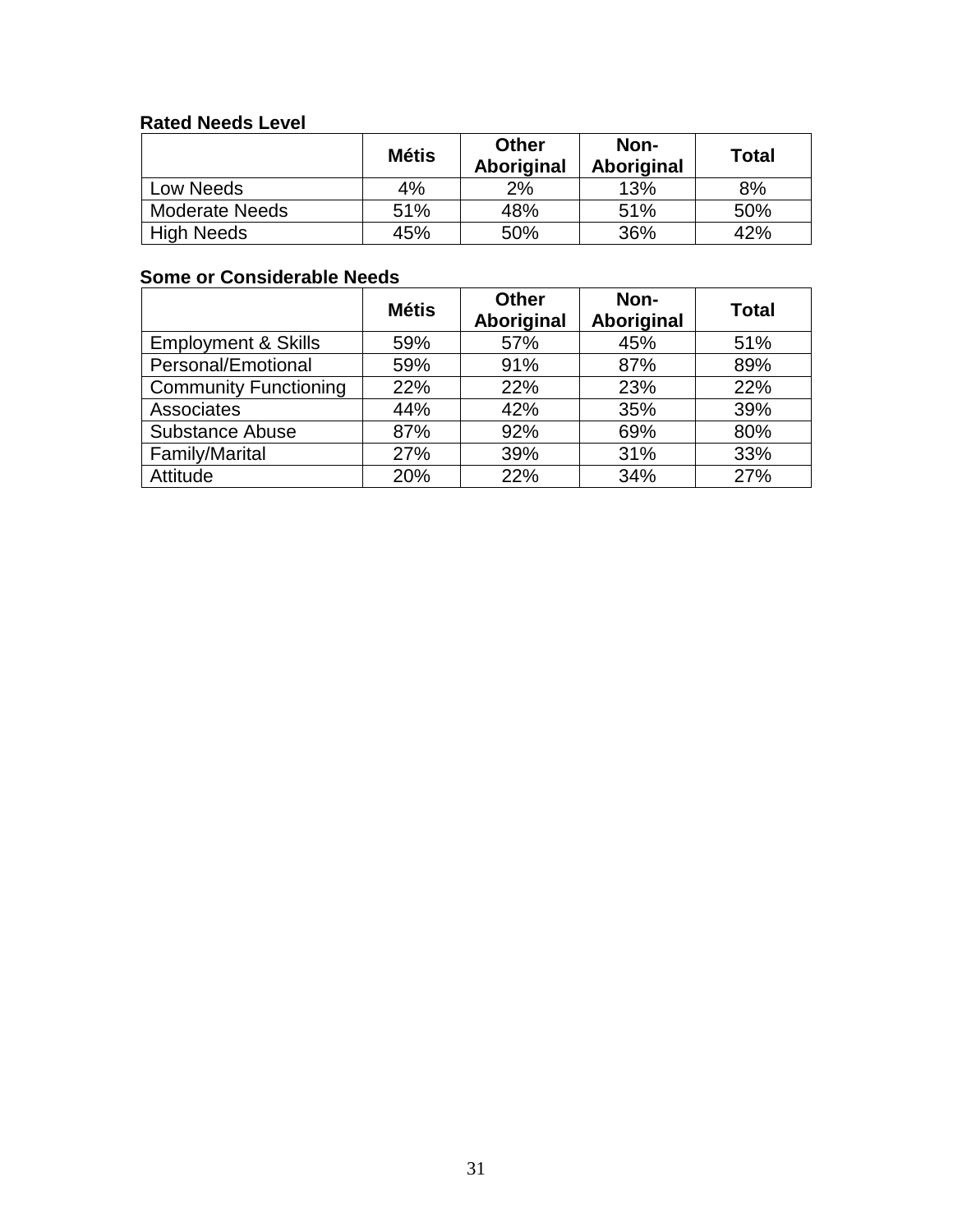## **APPENDIX C SURVEY SCHEDULES**

## <span id="page-36-0"></span>**MANITOBA METIS FEDERATION – WINNIPEG REGION JUSTICE REINTEGRATION INITIATIVE QUESTIONNAIRE**

- This questionnaire contains Sections A, B and C of the study.
- The questions being asked are for the development of a new reintegration or diversion process for Métis people and **all responses will be kept confidential and the questionnaire is completely anonymous.** Responses will be used in the consideration and creation of a communitycentred initiative.
- If done as a telephone interview please inform participants that this is voluntary and they do not have to answer any questions they do not want to, or may choose to withdraw their participation at any point.
- For in-person interviews please complete the consent form before continuing.

#### **Date: Interviewed By:**

## **SECTION A**

Please circle the appropriate response and answer questions in the space provided. If more space is needed, please use the back of the questionnaire.

| 1) Gender:                                                                                                         |      | Male                                                                  | Female |       |                             |       |
|--------------------------------------------------------------------------------------------------------------------|------|-----------------------------------------------------------------------|--------|-------|-----------------------------|-------|
| $2)$ Age:                                                                                                          | < 18 | $18 - 20$                                                             | 20-29  | 30-39 | 40-49                       | $50+$ |
| 3a) Have you ever been incarcerated for an offence?)<br>Yes (continue to question 4)<br>No (continue to Section B) |      |                                                                       |        |       |                             |       |
| 3b) Have you ever been wrongfully convicted?<br>Yes<br>No                                                          |      |                                                                       |        |       |                             |       |
|                                                                                                                    |      | 4) If yes, have you ever re-offended?<br>Yes (continue to question 5) |        |       | No (continue to question 6) |       |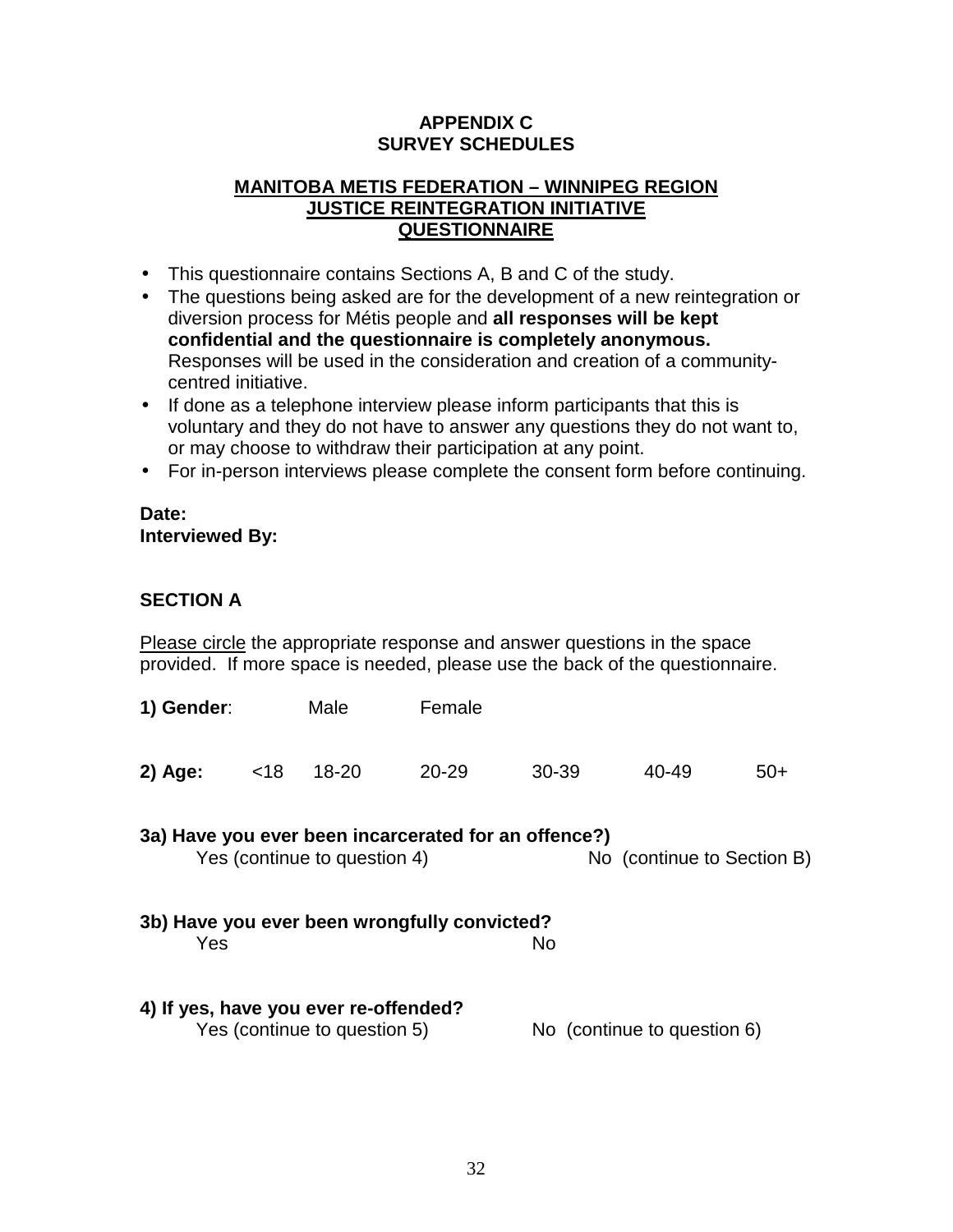|     | 5a) When you were released did you have any expectations of yourself?<br>Yes                   | <b>No</b> |     |           |
|-----|------------------------------------------------------------------------------------------------|-----------|-----|-----------|
|     | 5b) Of your family?<br>Yes                                                                     | <b>No</b> |     |           |
|     | 5c) Of your community?<br>Yes                                                                  | <b>No</b> |     |           |
|     | 5d) What were your expectations?                                                               |           |     |           |
|     | 6a) Can you describe your experience when you were released back into<br>the community?        |           |     |           |
|     | 6b) What services were made available to you once you were released?                           |           |     |           |
|     | 6c) What types or supports or programs would you liked to have seen<br>made available for you? |           |     |           |
|     | 6d) Did you feel prepared for your release?<br>Why, or why not?                                |           | Yes | <b>No</b> |
| 7a) | How can people who have been incarcerated help others reintegrate<br>back into the community?  |           |     |           |

**7b) Would you be willing to participate if such an opportunity existed?** Yes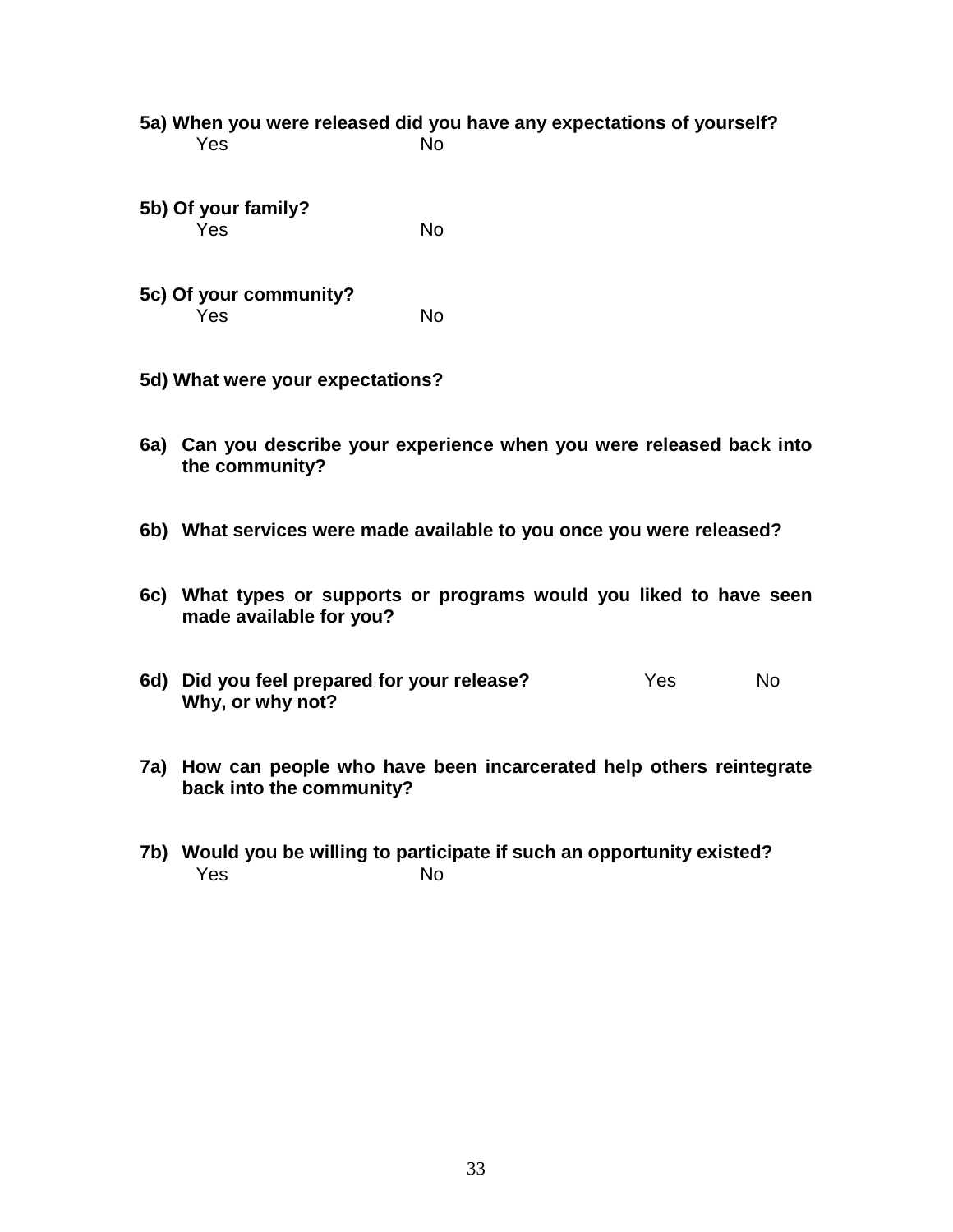### **SECTION B**

- **1) Have you ever had a family member incarcerated?** Yes No (continue to Section C)
- **2) Did you ever feel you wanted or needed support because a family member was incarcerated?** Yes No
- **3) Have you ever felt you needed or wanted support when a family member was released from prison?** Yes No
- **4) What kind of supports do you feel would help family members of people who are incarcerated or being released from prison?**
- **5a) Do you think families should have more involvement in the process of a person's release or reintegration back into the community?** Yes No
- **5b) How can it be made easier for families to participate more in a person's release?**
- **6) Do you think there is an awareness of services or options available for families to participate in the reintegration of a family member?** Yes No
- **7) What kinds of support or help do you think a family would need to help prevent a family member from going to prison?**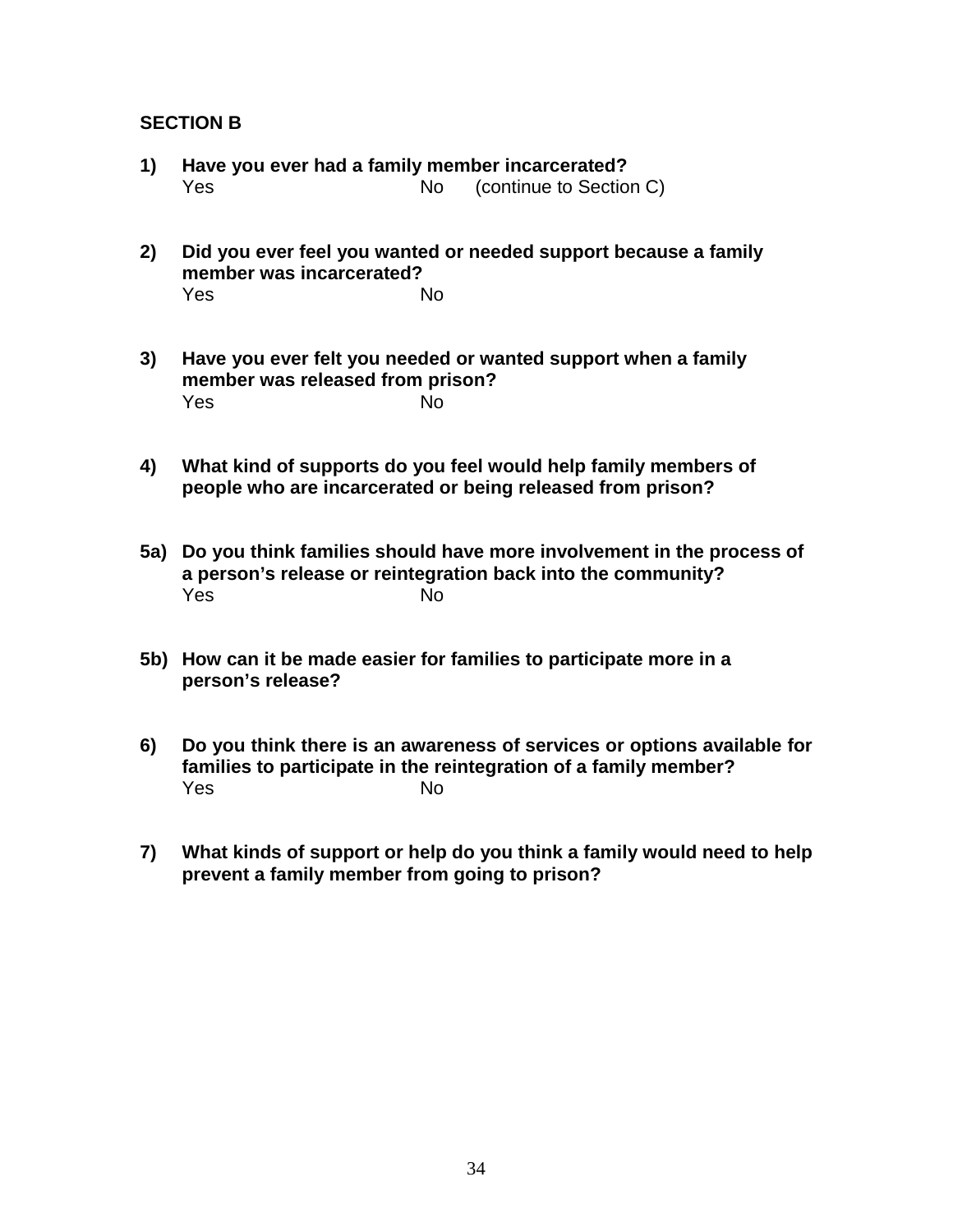### **SECTION C**

- **1) Why do you think some Métis people get into trouble with the law and end up in prison?**
- **2a) Do people who have been released from prison face more barriers or obstacles than others:**

| For employment?           | Yes | No |
|---------------------------|-----|----|
| For education/training?   | Yes | No |
| For services or programs? | Yes | Nο |
| For legal services?       | Yes | No |

- **2b) If you answered "yes" to any, what would some of the barriers and/or obstacles be?**
- **2c) What might help reduce any of the barriers or obstacles?**
- **3) What are the needs of people who are released from prison and return to the community?**
- **4a) Are there any circumstances where you think reintegration or alternative justice would be impossible for a community to manage?** Yes No
- **4b) What kinds of circumstances would those be?**
- **5a) What role should the Métis community have in helping offenders reintegrate back into the community inside the institution, in order to promote a more successful reintegration and prevent re-offending?**
- **5b) Outside the institution after they are released?**
- **6a) Does the Métis community need a separate reintegration or alternative justice process?** Yes No
- **7b) If you could help create it, what do you think it would look like?**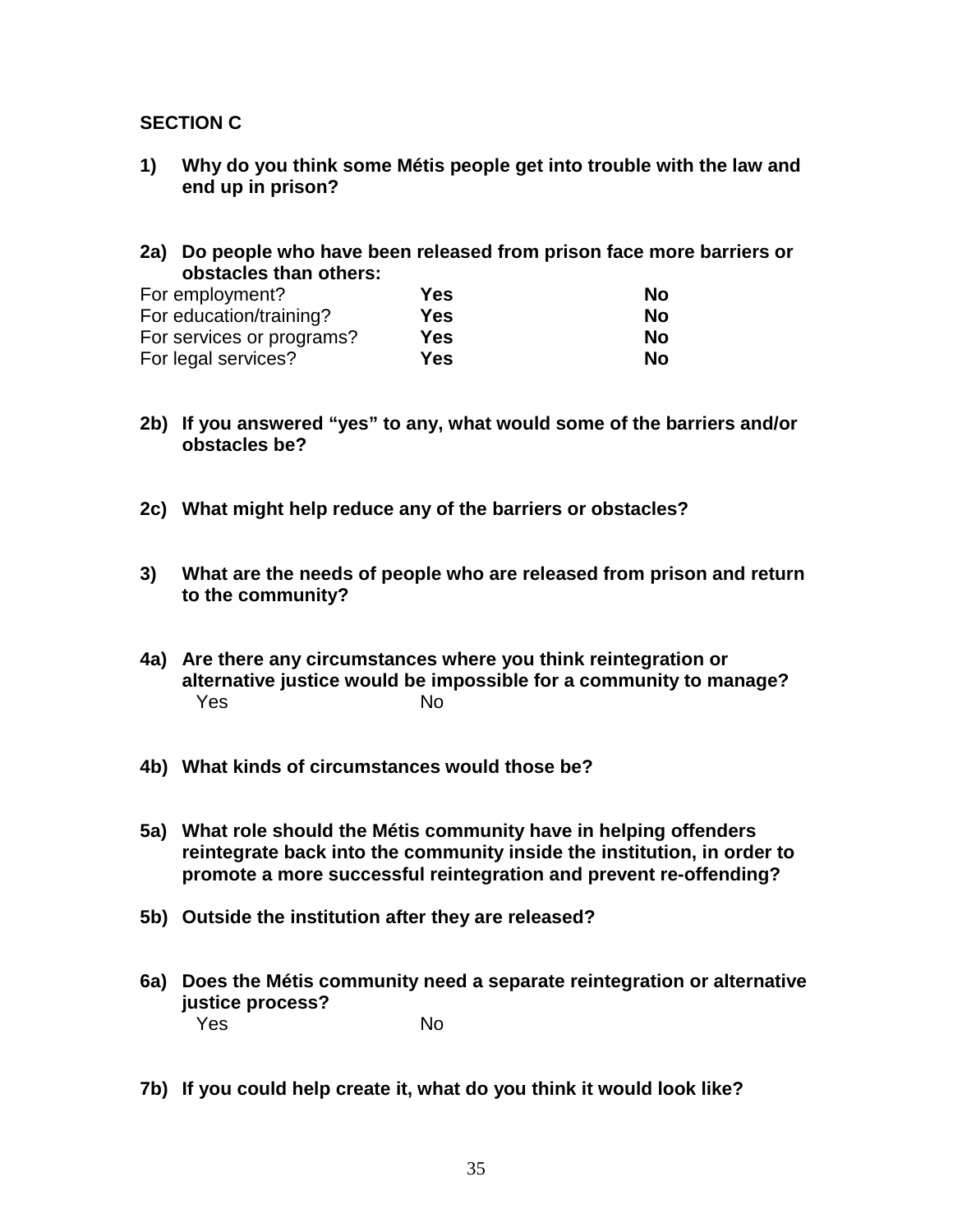- **8) Would you be willing to participate in a community forum to look at the results and plan further action the Winnipeg Métis Association can take to help people who have been or may be incarcerated or being released back into the community?** Yes No
- **9) Do you have any questions or other comments you would like to add that has not been mentioned?**

**\*\*Please do not forget to tell other friends or family members about our survey and encourage them to participate. Feel free to call the office if you have any questions or concerns regarding this survey. Thank you for your time, your participation and your co-operation. The information you have provided us with will help us develop more supportive and successful service provision for the Métis.**